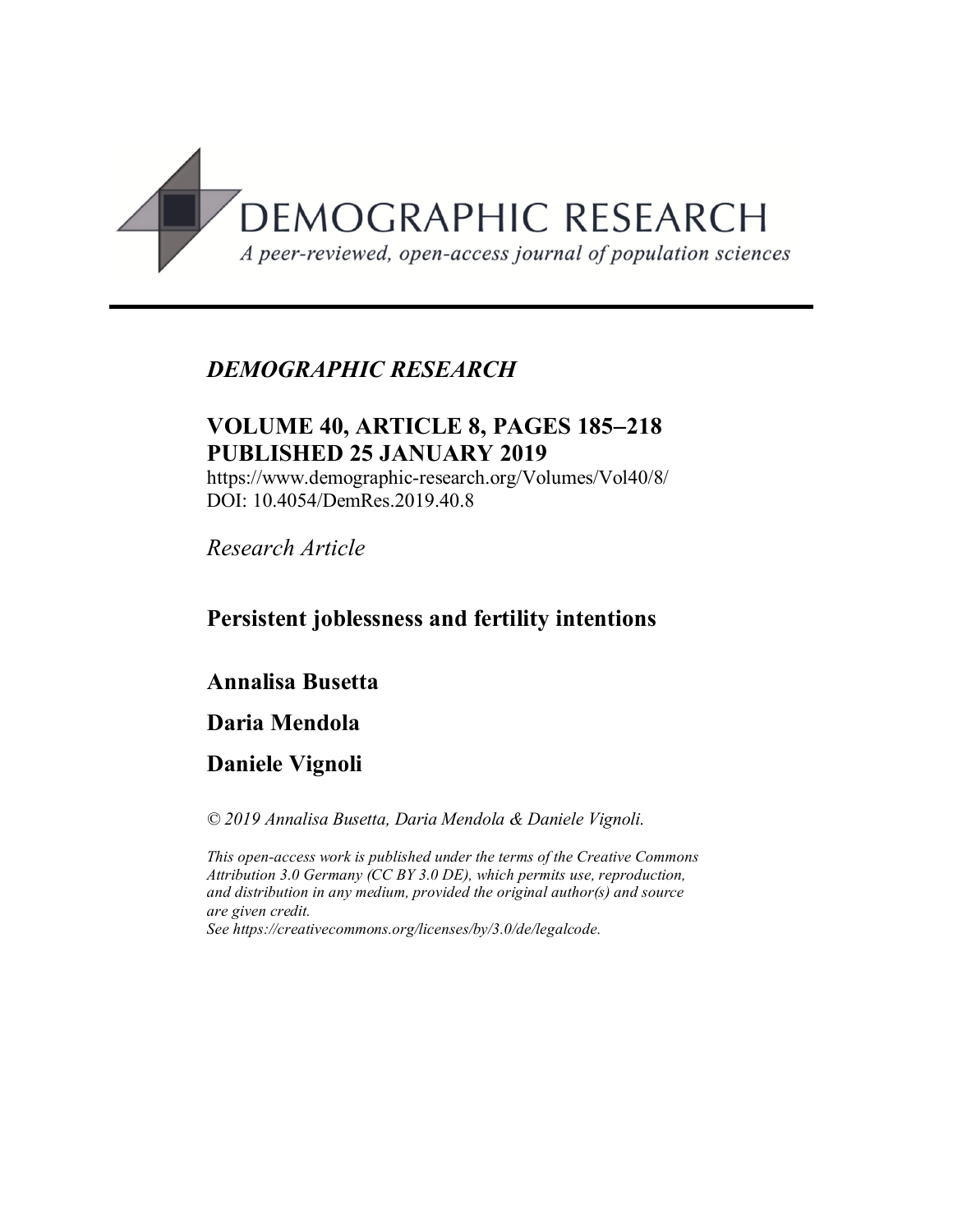# **Contents**

| $\overline{1}$ | Introduction                                                 | 186 |
|----------------|--------------------------------------------------------------|-----|
| $\overline{2}$ | Background                                                   | 188 |
| 2.1            | Persistent joblessness                                       | 188 |
| 2.2            | Looking at couples, not individuals                          | 190 |
| 2.3            | The Italian setting                                          | 190 |
| 3              | PJI: Persistent Joblessness Index                            | 192 |
| 3.1            | The rationale of the index                                   | 192 |
| 3.2            | Operationalisation of the index                              | 194 |
| $\overline{4}$ | Analytical strategy                                          | 197 |
| 4.1            | Data and sample selection                                    | 197 |
| 4.2            | Computing the PJI                                            | 198 |
| 4.3            | Model specification                                          | 200 |
| 5              | Results                                                      | 201 |
| 5.1            | Fertility intentions differentials by persistent joblessness | 201 |
| 5.2            | Robustness checks                                            | 203 |
| 6              | Conclusions                                                  | 204 |
| $\overline{7}$ | Acknowledgments                                              | 206 |
|                | References                                                   | 208 |
|                | Appendices                                                   | 215 |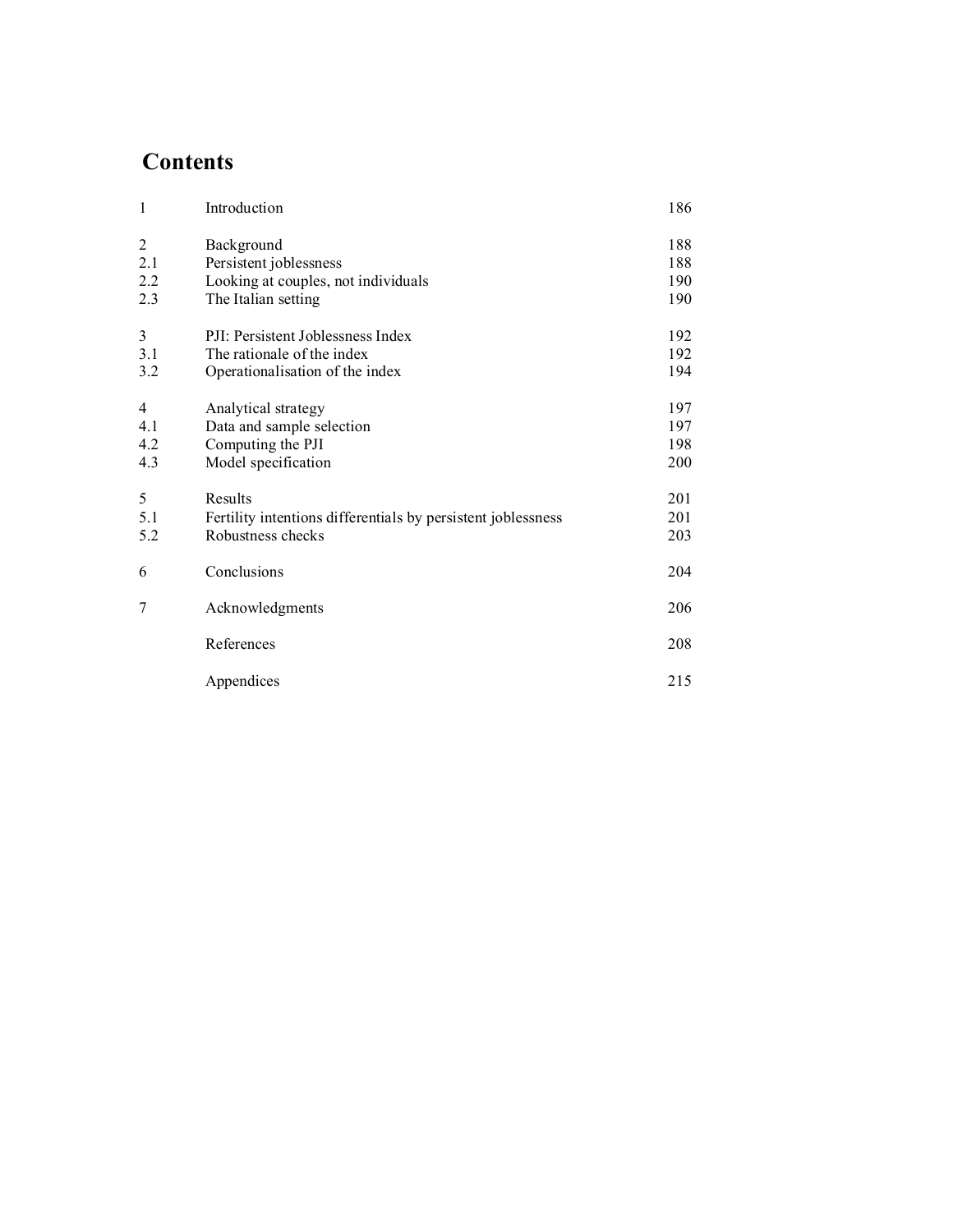# **Persistent joblessness and fertility intentions**

**Annalisa Busetta[1](#page-2-0) Daria Mendola<sup>1</sup> Daniele Vignoli[2](#page-2-1)**

## **Abstract**

## **BACKGROUND**

The vast majority of demographic studies have approached and operationalised the notion of economic uncertainty using snapshot indicators. Hence, the complexity and diversity of individuals' employment careers were largely hidden. We posit that the persistence of joblessness – that is, repeated and close spells of joblessness – represents a crucial marker of economic uncertainty in the realm of fertility (intention) research.

## **OBJECTIVE**

We aim to explore the association between persistent joblessness of both members of the couple and women's fertility intentions among those who entered employment at least once in the last five years.

### **METHODS**

We develop an index of persistent joblessness that simultaneously considers individual and contextual labour market conditions. It accounts for the severity of the experience of joblessness, the chances that an individual will escape joblessness, the alleviating effects of the years spent in continuous employment, and the recentness of any joblessness experience. This index is operationalized for Italy by consulting the 2009 Family and Social Subjects Survey. We verify the association between the index and women's fertility intentions among Italian couples, net of a series of confounders.

### **RESULTS**

Our findings show that the higher the level of persistent joblessness, the lower a woman's fertility intentions. Within couples, we found a gendered association between joblessness and fertility intentions: His joblessness, more than hers, seems to play the decisive role in inhibiting a woman's fertility intentions.

<span id="page-2-0"></span><sup>&</sup>lt;sup>1</sup> Università degli Studi di Palermo, Italy.

<span id="page-2-1"></span><sup>&</sup>lt;sup>2</sup> Università degli Studi di Firenze, Florence, Italy. Email: dani[ele.vignoli@unifi.it.](mailto:daniele.vignoli@unifi.it)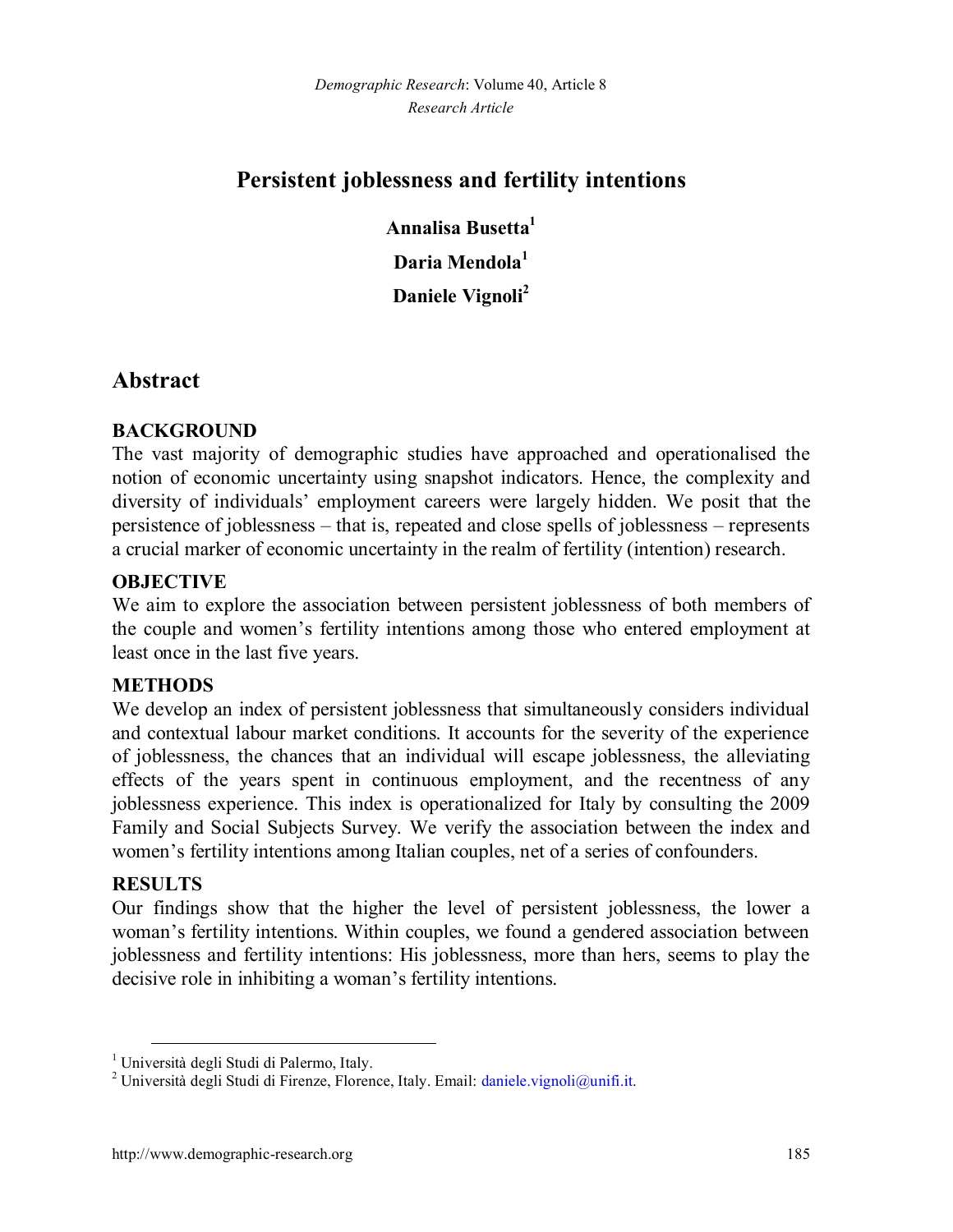## **CONTRIBUTION**

We corroborated that joblessness inhibits positive fertility intentions and facilitates negative fertility intentions. But we also added that these associations are much more pronounced when joblessness has been persistent. Disregarding the role of persistence in joblessness, scholars might underestimate the importance of individual-risk factors linked to labour market biographies in fertility planning. We additionally illustrated that accounting for regional labour market dynamics, thus placing one's own level of persistence in joblessness in context, is pivotal.

# **1. Introduction**

Growing uncertainty has become an intrinsic characteristic of contemporary globalised societies. This is the result of deregulation, internationalisation, and delocalisation (Blossfeld, Mills, and Bernardi 2006; Blossfeld and Hofmeister 2006). In a broad sense, uncertainty refers to clarity, or the lack thereof, about future economic activities (Bloom 2014; Moore 2016). The notion of economic uncertainty has become increasingly popular among social scientists, not least in the realm of fertility research (Kreyenfeld, Andersson, and Pailhé 2012). A number of macro-level studies have shown that adverse economic conditions, measured by national unemployment rates, are associated with a decline in total fertility (Adserà 2011; Goldstein et al. 2013; Sobotka, Skirbekk, and Philipov 2011; Matysiak, Sobotka, and Vignoli 2018). There is the idea, certainly, that macro-level economic downturns translate into micro-level perceptions of economic uncertainty, and that this discourages people from forming a family and having children. However, evidence at the individual level sends conflicting messages. This is true for both the relationship between economic uncertainty and fertility intentions (Vignoli, Rinesi, and Mussino 2013; Modena, Rondinelli, and Sabatini 2013; Fahlén and Oláh 2015; Hanappi et al. 2017) and the relationship between economic uncertainty and fertility behaviour (Andersson 2000; Gutiérrez-Domènech 2008; Kreyenfeld and Andersson 2014; Matysiak and Vignoli 2013; Vignoli, Drefahl, and De Santis 2012).

Our paper adds to the growing literature on the measurement of employment uncertainty and its relations to childbearing. In micro-level studies, economic uncertainty is customarily conceived as an individual risk factor, mainly related to the labour market (e.g., unemployment, short-term contract jobs, underemployment, or a combination of these – Mills and Blossfeld 2013; Kreyenfeld, Andersson, and Pailhé 2012). From the statistical point of view, empirical analyses of fertility intentions use – at best – the employment characteristics at the time of the interview as statistical predictors of fertility plans. Analyses of fertility behaviour were, meanwhile, dominated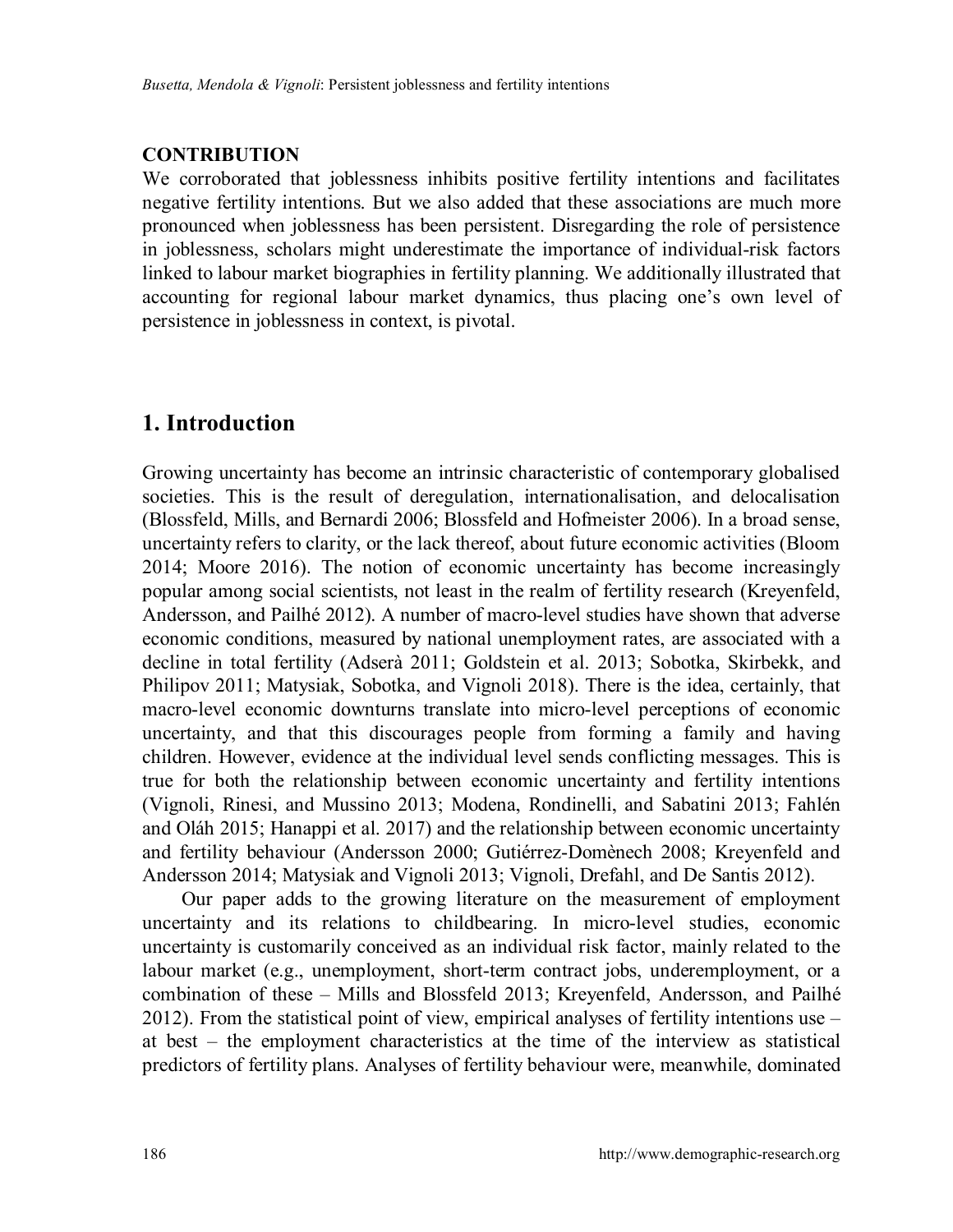by the use of event history techniques, with employment characteristics included as a time-varying covariate in first- and higher-order birth models. Hence, virtually all demographic studies have approached the notion of economic uncertainty using snapshot indicators. Snapshot indicators seem, however, to fail in capturing what is intrinsically a dynamic process. After all, showing that economic uncertainty at 'time one' has an effect on fertility at 'time two' says nothing about whether 'time' really matters, and little about dynamic or sequential processes: complex processes require longer time-windows to be properly observed.

The foundation of our research stems from the life-course perspective: labour market positions and transitions today depend on previous circumstances leading to patterns of path dependency. This requires an emphasis on the accumulation of advantage and disadvantage across the life course (Dannefer 2003). Building on this life-course principle and relying on a series of recent papers (Özcan, Mayer, and Luedicke 2010; Pailhé and Solaz 2012; Ciganda 2015), we posit that the persistence of joblessness in employment career – that is, repeated spells of joblessness over the number of employment spells – represents a crucial marker of economic uncertainty in the context of fertility research. On this backdrop, we developed a Persistent Joblessness Index (hereafter 'PJI') that is derived from the literature on chronic poverty (Mendola, Busetta, and Milito 2011; Mendola and Busetta 2012). This is based, in turn, on the idea that the closer in time (and the harder) the years spent in a detrimental situation, the more they contribute to an increase in overall persistence assessment. The index simultaneously considers the intensity of the experiences of joblessness for each year, the alleviating effects of the years spent in continuous employment, the recentness of the joblessness episodes, and the chances that an individual will escape joblessness.

We concentrate on the association between persistent and repeated joblessness among partners who displayed some attachment to the labour market, namely those who entered employment at least once in the last five years, and fertility intentions. Fertility intentions follow the desire for childbearing and anticipate concrete behaviour by reflecting the combined effect of desired fertility and situational constraints (Thomson and Brandreth 1995; Testa and Grilli 2006). We investigate the relationship between PJI and women's short-term fertility intentions, considering the employment trajectories of both partners. We then compare the results with a more standard approach that considers the relationship between the partners' gender-specific employment status at the interview date and the woman's fertility intentions. We outline the approach by studying a sample of couples selected from the Italian Multipurpose Household Survey on Family and Social Subjects, conducted by the Italian National Institute of Statistics (Istat) in November 2009.

A key aspect of the PJI must be given upfront. Given our data, the spells of joblessness cannot distinguish whether the individual exited employment voluntarily or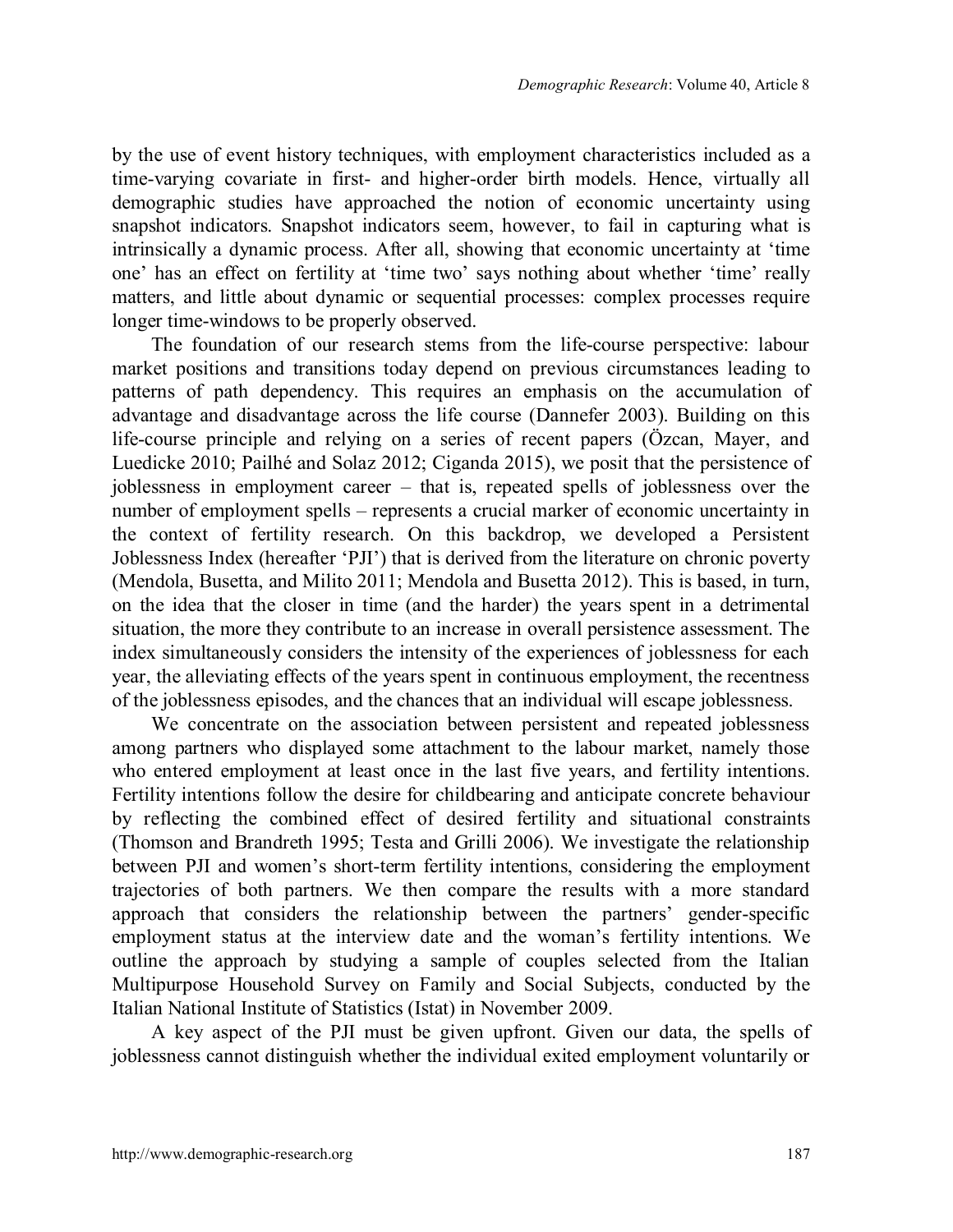not, neither whether s/he is searching for a job. Nonetheless, couple level joblessness has been suggested to matter more than couple level unemployment to study the consequences of a couple economic fragile situation on fertility (Härkönen 2011). Many of the social and demographic consequences of economic inactivity are the same as those of unemployment because the key point is whether a person is employed or not, not whether a person is looking for work. For this reason, many studies have expanded their focus to joblessness instead of unemployment in the strict sense of 'searching for a job' (Wilson 1987; OECD 1998; Clasen et al. 2006; Faggio and Nickell 2003). We follow this strand of research by looking at patterns of joblessness among partners with some interest to be in the labour market.

The contribution of this paper is threefold. First, we attempt to give a better conceptualisation and operationalisation of economic uncertainty that takes into account individuals' employment trajectory over their actual labour market status by proposing an index of persistent joblessness. Second, our effort to incorporate gender-specific joblessness trajectories within couples in explaining childbearing intentions is a 'plus,' as most works of fertility (intention) research tend to focus on either men or women in isolation. Third, we provide evidence that the higher the level of persistence in joblessness, the lower a woman's fertility intentions. Within couples, we found a gendered association between persistent joblessness and fertility intentions: his persistent joblessness – even if not so common among dual-earner couples – more than hers, seems to play the decisive role in inhibiting a woman's fertility intentions.

## **2. Background**

### **2.1 Persistent joblessness**

At the heart of the theoretical discussions on the relationship between economic uncertainty and fertility lies the microeconomic model of fertility (Becker 1960, 1991). In this context, unemployment can produce two opposite effects on the demand for children: an *income effect* or a *substitution effect*. Men's unemployment produces a negative income effect that inhibits demand for children. Women's unemployment results in a combined income and substitution effect, in which the income effect inhibits demand for children. The substitution effect implies, meanwhile, that unemployment facilitates having children by providing additional time for childbearing and childrearing. Nonetheless, the intrinsically dynamic nature of employment trajectories is never acknowledged in these theoretical argumentations. Perceptions of economic fragility are likely to be influenced not only by our own present situation, but also by previous experiences and future prospects. For example, Adserà (2011) stresses that the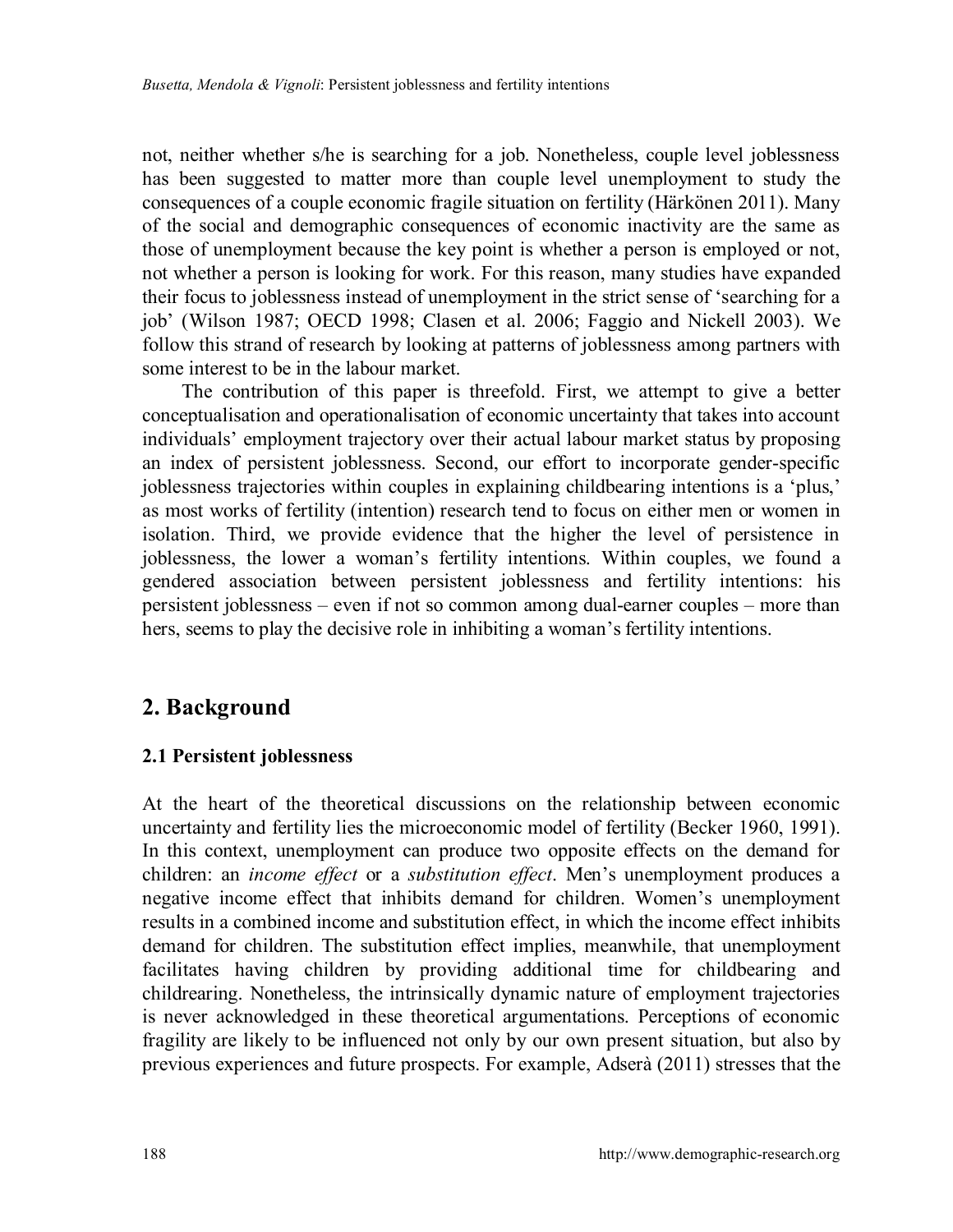substitution effect might only dominate when unemployment is perceived as being truly temporary. Research suggests that displacement is associated with subsequent unemployment, long-term earning losses, and lower job quality as well as lower levels of subjective well-being (Brand 2015). Yet, a "persistent spell of unemployment may have a large negative effect on household permanent income," and people may prefer to postpone childbearing because of a "threat effect" (Adserà 2011: 6). In a similar vein, Schmitt (2012) suggested the existence of a "scare effect" of long-term unemployment in Germany. Spending a long period of time outside the labour market decreases an individual's chances of re-entering, as the individual's skills tend to deteriorate, and she may fall into a kind of "unemployment trap" (Adserà 2004). Evidence from social psychology and labour economics supports this view (see, for a review, Bossert and D'Ambrosio 2013). In sum, the income effect of unemployment dominates the substitution effect – for women – when the non-employment experience is more frequent and longer.

This paper focuses on the effects of persistent joblessness among labour market attached individuals on fertility intentions. As favoured by Härkönen (2011), many of the consequences of economic inactivity are the same as those of unemployment. For instance, since economically inactive people do not earn wages, they have a higherthan-average risk of poverty. Economic inactivity itself can strengthen this risk, because many social benefit programmes require job search as a requirement for entitlement. The focus on joblessness rather than unemployment – thus also including homemakers, discouraged workers, and others conditions – can be found in several other works as well (Clasen et al. 2006; Faggio and Nickell 2003; Wilson 1987).

From a life course perspective, a key principle contributes to our understanding of the link between persistent joblessness among labour market attached partners and fertility (intentions): 'cumulative contingencies' (all of the previous experiences that affect a person's status; e.g., Keizer, Dykstra, and Jansen 2008; Mynarska et al. 2015). An individual's life course should not be considered as an arbitrary chain of events. Rather, cumulative contingency means that, as experiences follow each other, people are increasingly directed into certain trajectories, and other options become less likely. In other terms, under cumulative exposure to risks or advantages, trajectories become more firmly established (Sampson and Laub 1997). This requires an emphasis on how transitions are shaped by earlier circumstances and by the accumulation of advantage and disadvantage across the life course. In this vein, persistent (un)employment situations are expected to have a dominant effect on an individuals' fertility planning, as diversions from a particular employment trajectory (either in a positive or negative direction) become less and less easy to achieve.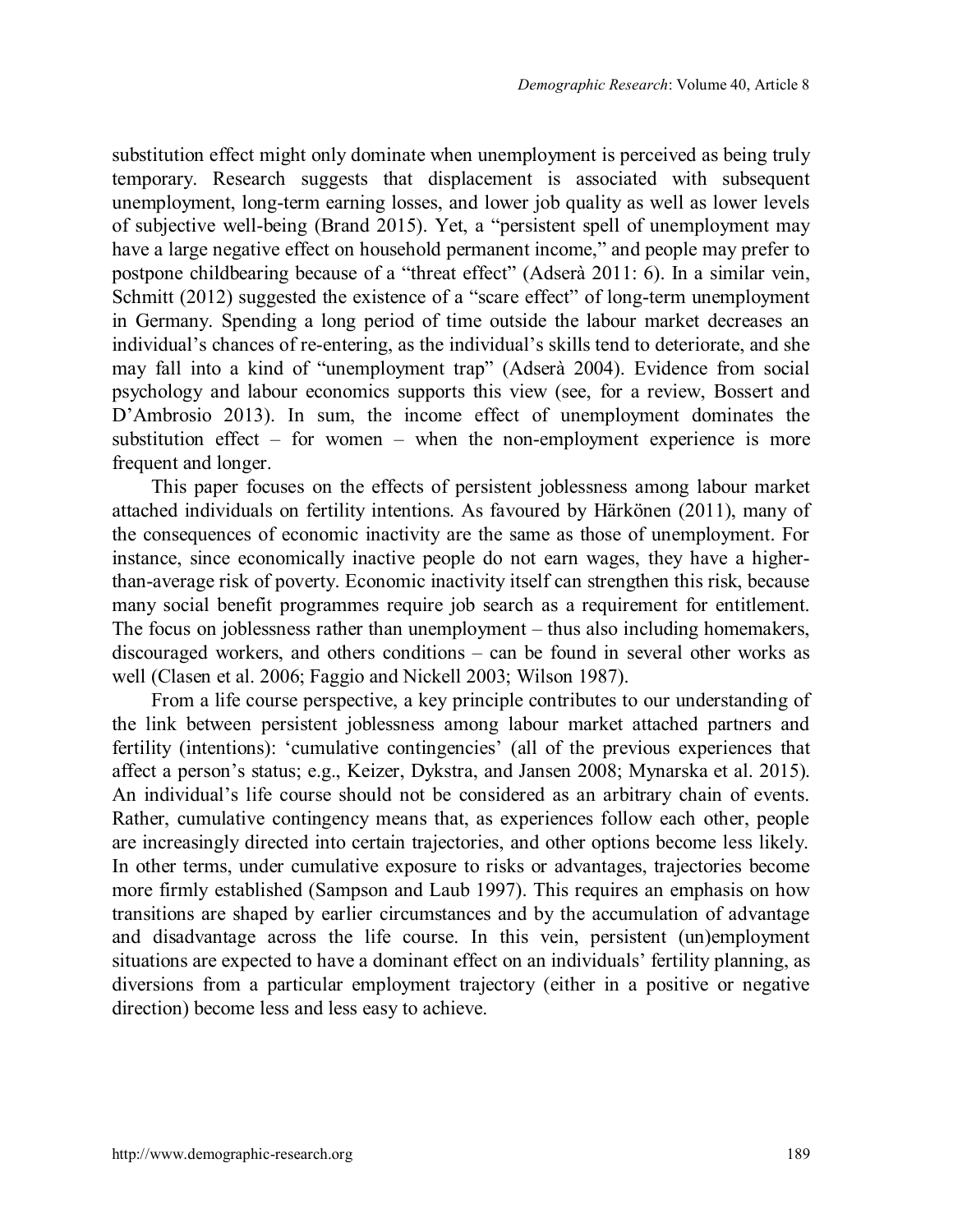#### **2.2 Looking at couples, not individuals**

In this paper, we aim to test a model of fertility intentions that incorporates persistent joblessness as faced by both partners. The mechanisms linking economics (particularly employment conditions) and fertility are complex, especially if considered at the couple, and not just at the individual, level. Oppenheimer (2003) argues that the deterioration of men's position in the labour market and the declining ability of men to serve as the family's sole breadwinner have been key factors in the postponement of marriage and fertility. According to Kreyenfeld (2010), the effect of a woman's employment on childbearing varies according to whether she is expected to be a caregiver or a financial provider after having a child. Women's employment may represent a greater barrier to childbearing in settings characterised by a pronounced insider-outsider divide, and in countries that lack social safety nets and family policies aimed at helping women to combine motherhood and paid work (Matysiak and Vignoli 2008).

In fertility intentions research, dual-earner couples generally display higher expected fertility because their combined employment resources make it easier to plan for childbirth (Heiland, Prskawetz, and Sanderson 2008; Régnier-Loilier and Vignoli 2011). Toulemon and Testa (2005) showed how in France fertility reached a peak when the two partners are working but drops sharply when one partner is unemployed. In this paper, we look at the gender-specific effects of partners' persistent joblessness. Our effort to incorporate the gender-specific influences of economic uncertainty in explaining women's childbearing intentions constitutes a key insight of this study.

### **2.3 The Italian setting**

The crisis of the Fordist model during the 1980s led to a structural incapability of jobs creation in Europe and a dramatic increase of (especially youth) unemployment rates. On the other side of the ocean, the United States showed successful occupational outcomes. Social observers imputed this success to the 'flexibility' of the North American labour market, as opposed to European ones that were described as too 'rigid,' protecting excessively permanent jobs (Cutuli and Guetto 2013). Consequently, in the last two decades of the past century, European labour markets experienced a strong process of deregulation. Such 're-regulation' of the labour market and other aspects of the globalization wave (such as privatizations and liberalizations) generated an unprecedented level of structural uncertainty in contemporary societies (Mills and Blossfeld 2005). Southern European labour markets have been characterized by the socalled 'partial and targeted deregulation' (Esping-Andersen and Regini 2000). There,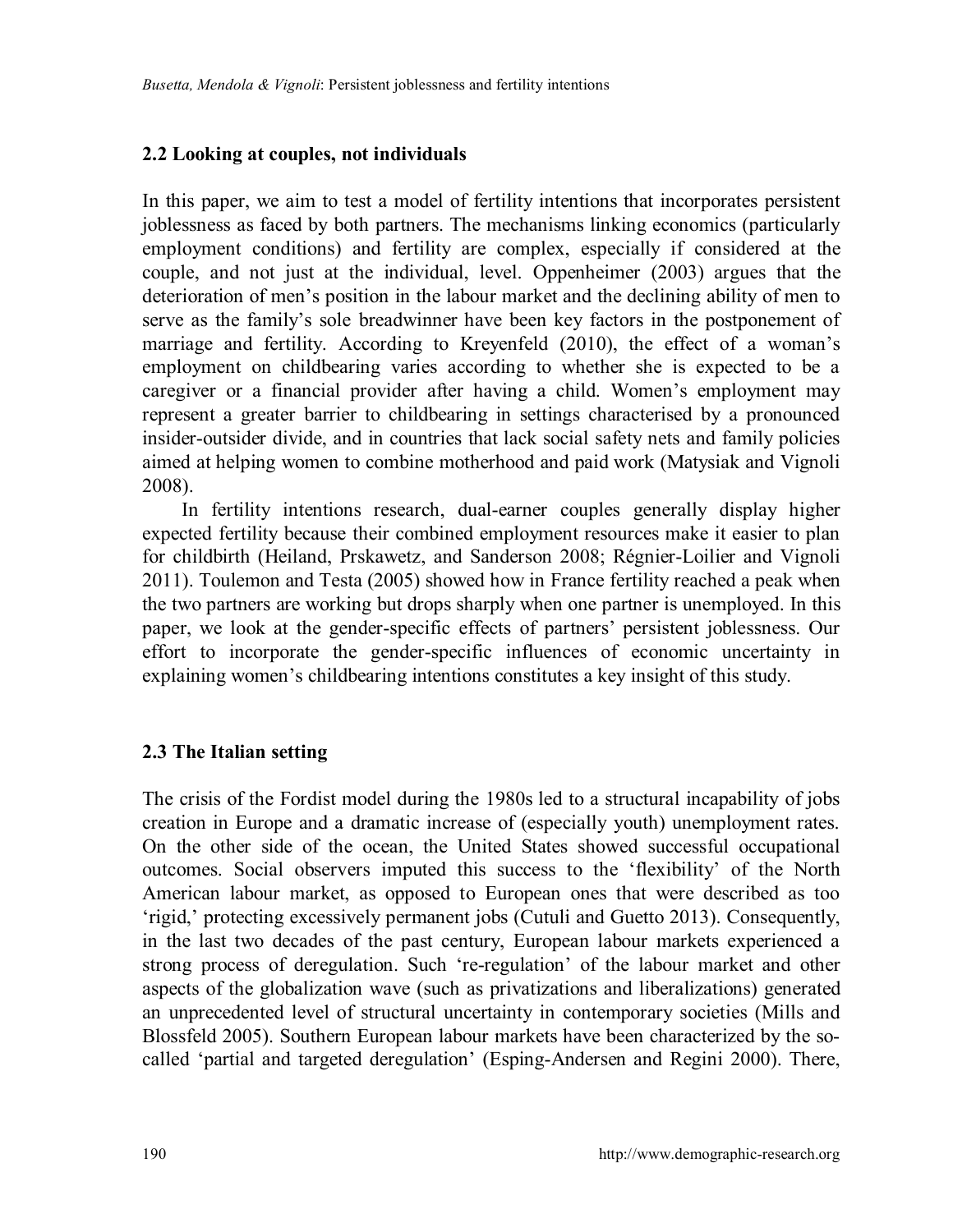the de-regulation of 'non-standard' employment concentrated almost exclusively among labour market entrants, leaving behind 'standard' employment and existing work contracts largely unchanged. Researchers have suggested that these characteristics of southern European labour markets, with their high levels of youth unemployment and precarious patterns of employment entry, anticipated the fertility decline of these countries during the 1990s (McDonald 2000; Adserà 2004). Within this context, Italy constitutes an interesting case study.

In the country, the first step in the 'gender revolution' (Goldscheider, Bernhardt, and Lappegård 2015) is currently underway. Labour force participation for women aged 15 to 64 years increased from about 30% in 1979 to 54% in 2014 (International Labor Organization 2015). In terms of gender equality, at the macro level, Italy scores quite badly, with a 2014 Gender Gap Index of 0.69 (World Economic Forum 2014). This places Italy 69th in world equality rankings and a long way off not only from the Nordic European countries, which score more than 0.80, but also from most other Western and European countries (ibid). In all, the standard of living of the household depends on the market performance of the man because women in dual-earner couples are still the main caregivers and men continue to act primarily as household income providers (Aassve et al. 2015).

In the last decades, Italy is also facing increasing discontinuity in employment trajectories. Labour market deregulation processes initiated in Italy since the 1990s came with a series of positive expectations for the situation of young Italians. The major step in labour market deregulation was taken in 1997 ('Treu Law,' L.196/1997), while the subsequent 'Biagi Law' (L.30/2003) gave further impulse to 'flexible' forms of employment, far less 'protective' for the worker than before, when unlimited jobs used to be the rule (Barbieri and Scherer 2009; Bernardi and Nazio 2005). Since the introduction of these contracts, the traditional division between insiders and outsiders in the labour market has been reinforced among the young. The ample sociological literature on the topic, however, raises doubts about the effectiveness of the deregulation undergone in recent decades (Barbieri and Sestito 2008; Barbieri and Scherer 2009; Cutuli and Guetto 2013; Barbieri et al. 2015; Barbieri and Bozzon 2016). These authors demonstrated that the process of partial and targeted labour market deregulation, indeed, did not increase the (net) amount of occupation by creating additional jobs, but rather replaced secure, unionized labour with precarious, cheaper employment. What is more, this diffusion of precariat is gendered: A higher proportion of women is employed in professions characterized by higher precariousness and inferior job conditions, including low prestige, lower wages, and little by way of responsibilities (Pirani and Salvini 2015). Our analysis covers the period 2005–2009, in which the employment interruptions started to rise among young Italians.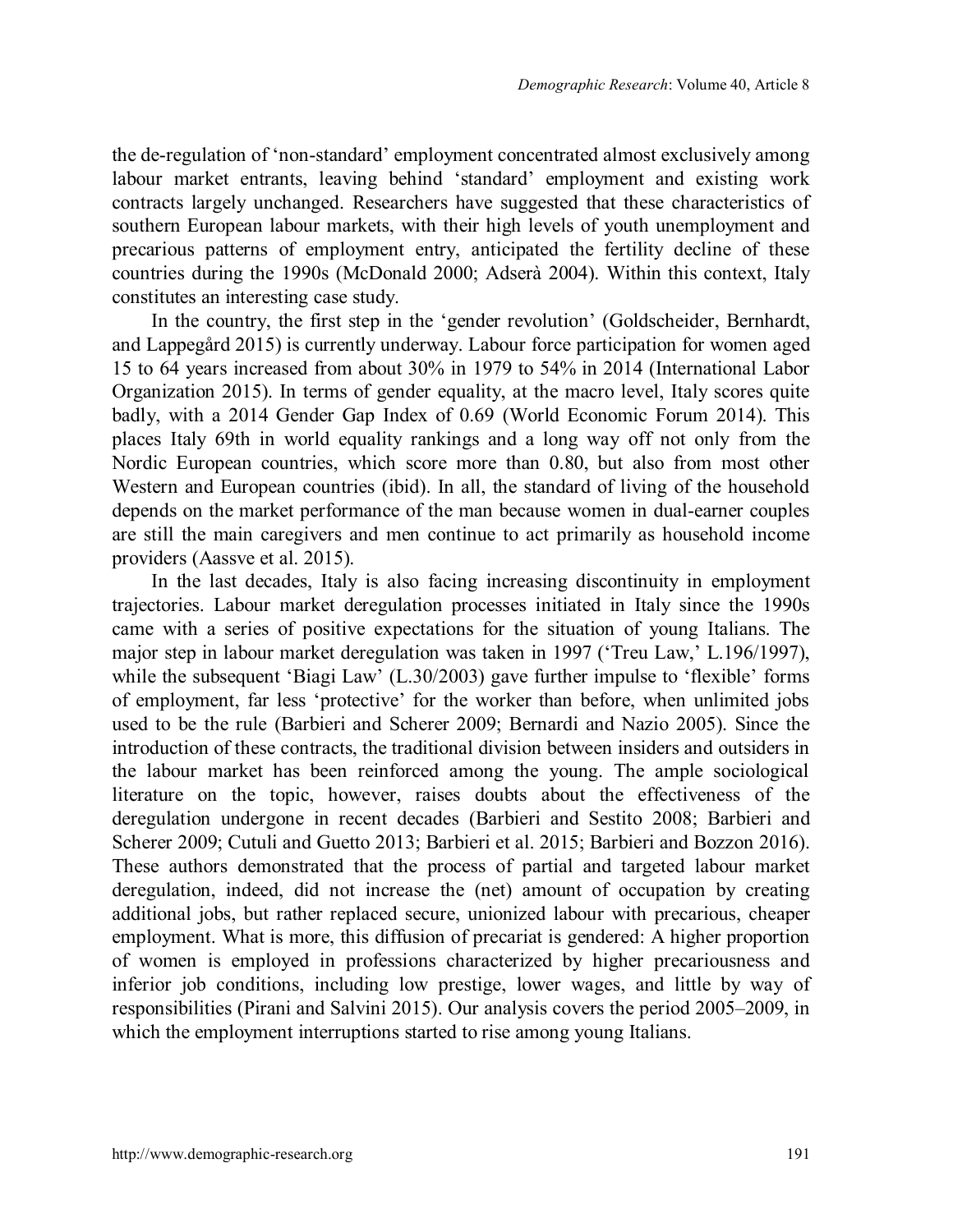The state of the economy and the business cycle is likely to offer an important additional element. For instance, Hofmann, Kreyenfeld, and Uhlendorff (2017) found that the impact of a job loss is greater in an economic downturn than in an economic upturn. The global economic recession that started in autumn 2007 in the United States has hit almost all European countries, with many experiencing plummeting GDP and rising unemployment for most of the period 2008–2013. We use data recorded in November 2009, a year after the arrival of the Great Recession in Italy. The effects of the recession on family life – and on total fertility – start to register in 2010 (Istat 2016). This is because the Italian family served as a buffer in mitigating the very first years of the spread of the recession among individuals; then, when family savings also started to be affected, the recession seeped into poverty rates and fertility outcomes too (Sabbadini 2013). Hence, we believe that the link between persistent joblessness and individuals' fertility plans are only slightly affected by the onset of the 'Great Recession' in our empirical investigation.

## **3. PJI: Persistent Joblessness Index**

#### **3.1 The rationale of the index**

A new generation of studies have explicitly incorporated information on employment trajectories at the individual level. Özcan, Meyer, and Luedicke (2010) considered both the number of unemployment episodes and the duration of each spell of unemployment as determinants in the timing of the transition to parenthood in Germany. Pailhé and Solaz (2012) included the accumulation of unemployment and non-permanent employment periods in the equation predicting fertility timing in France. The most important attempt to measure persistent employment fragilities, and then to connect this measure with fertility, was the study conducted by Ciganda (2015). He proposed a measure that incorporated the information contained in the entire education/employment trajectory of individuals, including the time spent in each state, by applying sequence analysis techniques. Such indicators proved to have more explanatory power in predicting fertility outcomes than static indicators like employment status.

Taken together, these studies advance a more refined conceptualization and operationalization of employment uncertainty by acknowledging the intrinsically dynamic nature of labour market careers. We could not locate any attempt of this kind in fertility intentions research. A more comprehensive and dynamic approach to investigating the implications of a certain labour market career on the formulation of (short-term) fertility intentions is needed.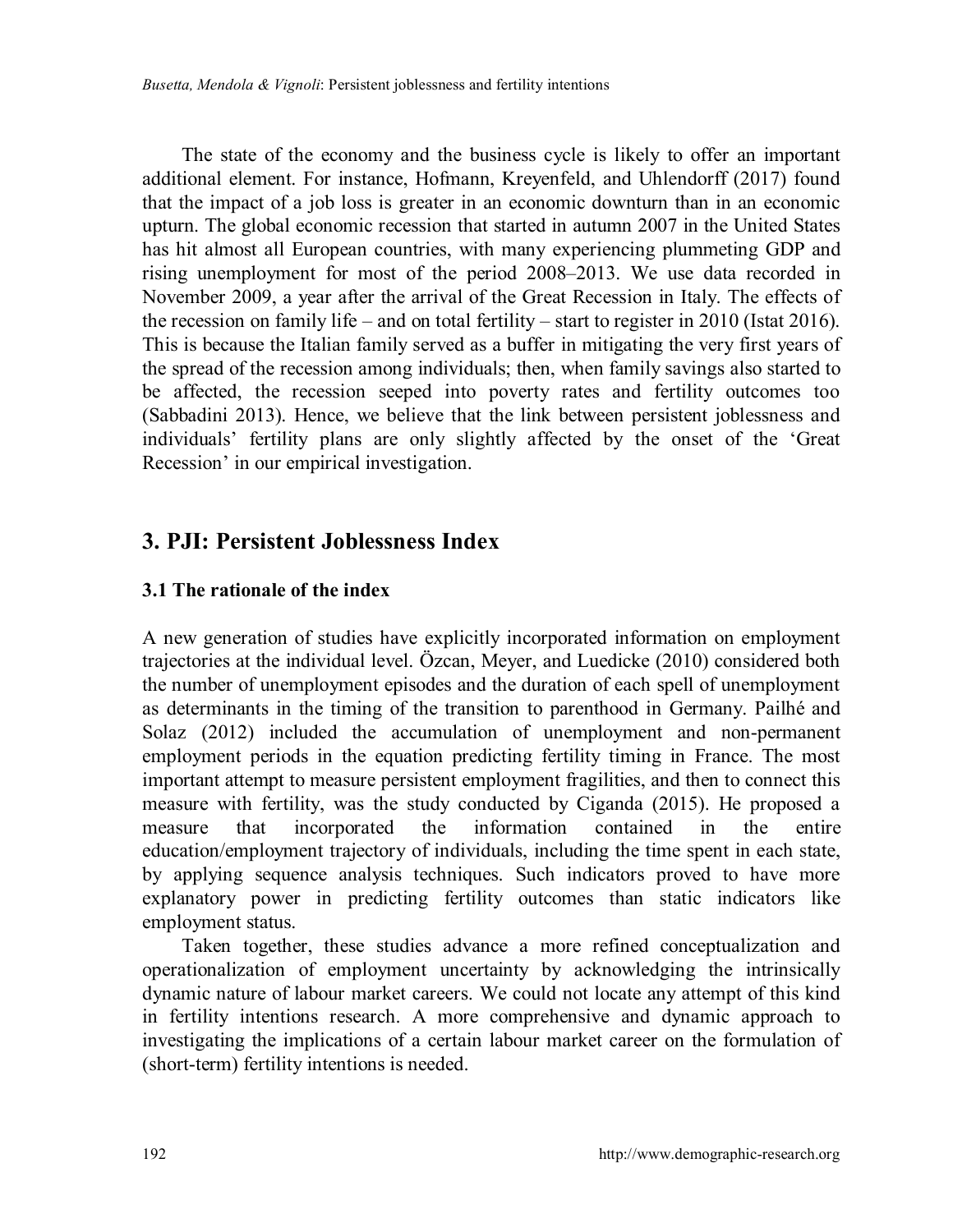With respect to Ciganda's approach (2015), we propose an index that takes in the sequencing of the spells of job and joblessness. In addition, our index has a theoretical maximum, which allows us to assess not only performance ranking but also intensity. We also extend the existing frameworks for two additional reasons. First, past, present, and future are all involved in the fertility decision-making process. But the very recent past is most crucial: the more stable the participation in the labour market of an individual has been, the bigger the buffer stock s/he can rely on in case of an adverse future event (Bossert and D'Ambrosio 2013). Clearly, the more recent these variations are, the more vivid our memories. Hence, we consider an index that accounts for the recentness of joblessness experiences. Second, the state of the economic environment faced by individuals is likely to be an additional important element. When the demand for labour is relatively low, a non-employed person searching for a job will tend to have more difficulties finding a new job of a similar quality to that s/he had previously. More generally, the local labour market dynamic is crucial for understanding individuals' fertility intentions; those who experience discontinuous employment in areas characterised, for instance, by positive labour market dynamics, might experience a stronger feeling of exclusion and discouragement; conversely, living in an area characterised by a negative labour market dynamic might facilitate giving up in searching for a job. The chances that individuals will find new employment are estimated considering the concomitant labour market dynamics in their area of residence.

The Persistent Joblessness Index (PJI), described in detail in section 3.2, is based on the assumption that the closer two episodes of joblessness or employment discontinuity are, the more severe their effects will be on an individual's economic situation (cumulative negative effect). In short, assuming, as a year of 'joblessness or discontinuous employment,' a year in which an individual who entered at least one time in the labour market was not employed for the whole year, PJI acknowledges:

- a) the severity of each spell (year) of discontinuous employment, up to its maximum, that is a year of whole joblessness (i.e., degree of within-year joblessness) in the time window of observation;
- b) the time needed for recovery (i.e., the spell of continuous employment between two episodes of joblessness), based on the assumption that the longer this period is the higher the likelihood that the individual will retain or improve his or her skill level, network, and economic resources, thereby alleviating the importance of joblessness spells;
- c) the recentness of the joblessness experience, based on the assumption that the more recent an episode is the more pressing the problem will be, and the greater the likelihood that it will affect the short-term future;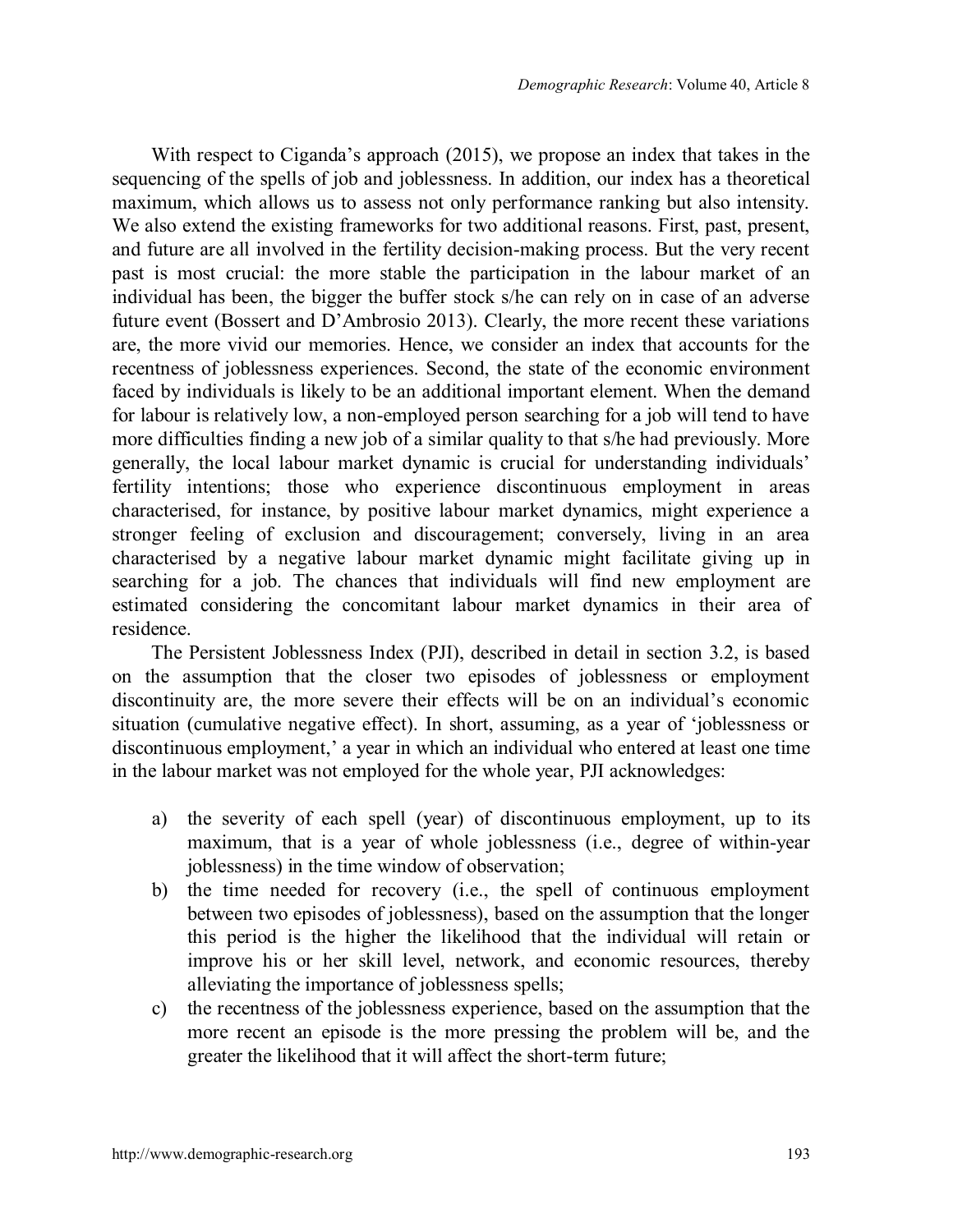d) the chances that an individual will find new employment given the current (local) labour market dynamics.

#### **3.2 Operationalisation of the index**

Let us suppose that we have, for each individual, a number *T* of consecutive and equally spaced observations about her/his employment status. The status can be dichotomised as (i) 'continuously employed,' assigned to individuals who are employed for all twelve months of the year (including paid leave, paid parental leave, and medical leave); and (ii) 'discontinuously employed,' assigned to individuals who are not employed for one or more month/s of the year (up to the whole year, i.e., purely jobless people). This information can be arranged into a time-indexed vector of length *T*. Each element of the vector can be one or zero. We use 1 to denote a year spent in discontinuous employment or totally jobless, and 0 to indicate a year spent in continuous employment. With this approach, to each individual corresponds a 'labour profile' (hereafter LP), that is, a time-ordered vector of binary indicators that summarise his/her employment history.

For instance, let us now consider  $T = 5$  years, while supposing that we observe the following time-ordered employment sequence: (11010). The latter is the LP of an individual who is not continuously employed for all twelve months of the first and the second year (labour status *1* in positions *1* and *2*), who then experiences one year of continuous employment (labour status *0* in position *3*) followed by a year of discontinuous employment (labour status *1* in position *4*), and, then, the last year of continuous employment (labour status *0* in position *5*).

It is possible to assign to the same individual a second vector of length *T*, hereafter referred to as an 'Intensity Profile' (IP). The elements here are a time-ordered sequence of the proportions of the year (on a monthly basis) the individual did not work, measuring the intensity of the departures from a condition of continuous employment. The general element of the IP is equal to 0 when the individual spent a year in continuous employment; it equals 1 when s/he was jobless for 12 months; it assumes intermediate values according to the months of joblessness. For example, assume that the hypothetical individual introduced above had  $IP = (0.25, 0.5, 0, 0.75, 0)$ ; this means that s/he was jobless for three months of the first year, and for 6 months of the second year, s/he worked for 12 months of the third year (i.e., s/he was continuously employed), then s/he was jobless for 9 months of the fourth year, and s/he was again continuously employed in the fifth year.

Let the set  $S^*$  be defined as the set of the ordinal positions of years an individual spent in discontinuous employment. In our example, the individual was discontinuously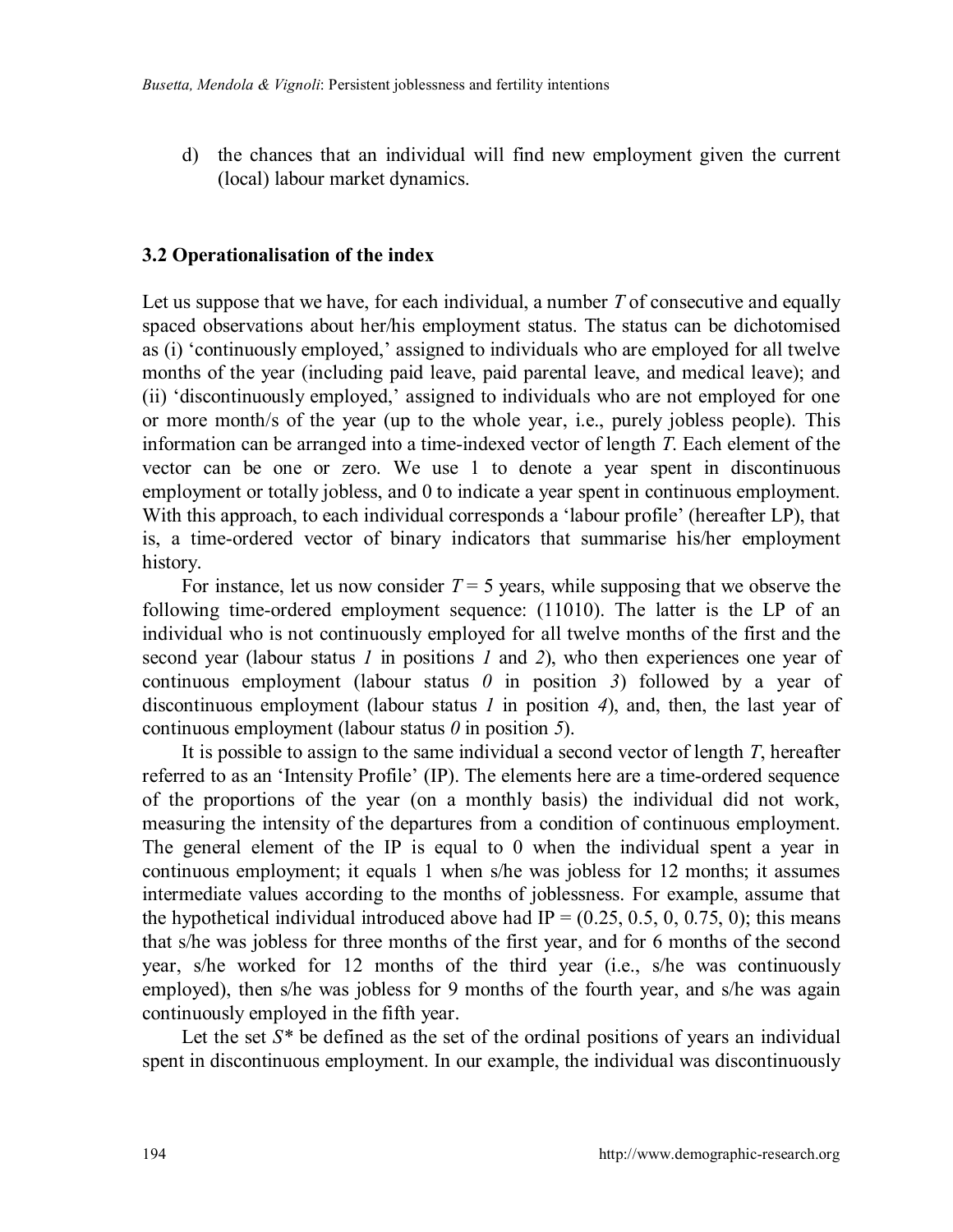employed in the first, second, and fourth year,  $S^* = \{1, 2, 4\}$ . The basic idea is that the more the distance between two spells of discontinuous employment, the better the individual's employment prospects. The idea of a cumulative negative effect is here operationalised by considering the inverse of the pairwise distances between the years an individual spends in discontinuous employment. Figure 1 illustrates the pairwise distances, which are drawn as arches with a dotted line that becomes thicker as closer two years of discontinuous employment or joblessness are.

#### **Figure 1: Pairwise distances between two years of discontinuous employment or joblessness**



We use the inverse of these pairwise distances so that the higher the distance is, the lower the importance assigned to the episodes of discontinuous employment. The analytical formulation of the PJI is a linear combination of two elements, basically one focussing on *LP* and *IP* and the other focussing on the recentness of the spells of discontinuous employment:

$$
PJI = \alpha \frac{\sum_{i,j \in S^*} (d_{ij} + 1)^{-p_{ij} (o_{ij} + 1)} w_{ij}}{\binom{T}{2}} + (1 - \alpha) re \quad \text{with } i > j \text{ and } 0 \le \alpha \le 1,
$$
 (1)

in which:

- ∂ *i* and *j* are the generic elements of set *S\** (given that *i* is greater than *j*) and represent the ordinal positions in the LP of the spells of 'discontinuous employment;'
- ∂ *dij* is the difference between the positions of the years spent in non continuous employment, that is the distance *(i–j);*
- ∂ *oij* is the length of the recovery spell, that is, the number of years of continuous employment (zeros) between each couple of years of not continuous employment (*i,j*);
- ∂ *wij* is a weight we want to assign to each pair of not continuous employment years. The  $w_{ii}$  is needed as a normalised measure of the intensity (severity) of the joblessness experiences recorded during the two years of non-continuous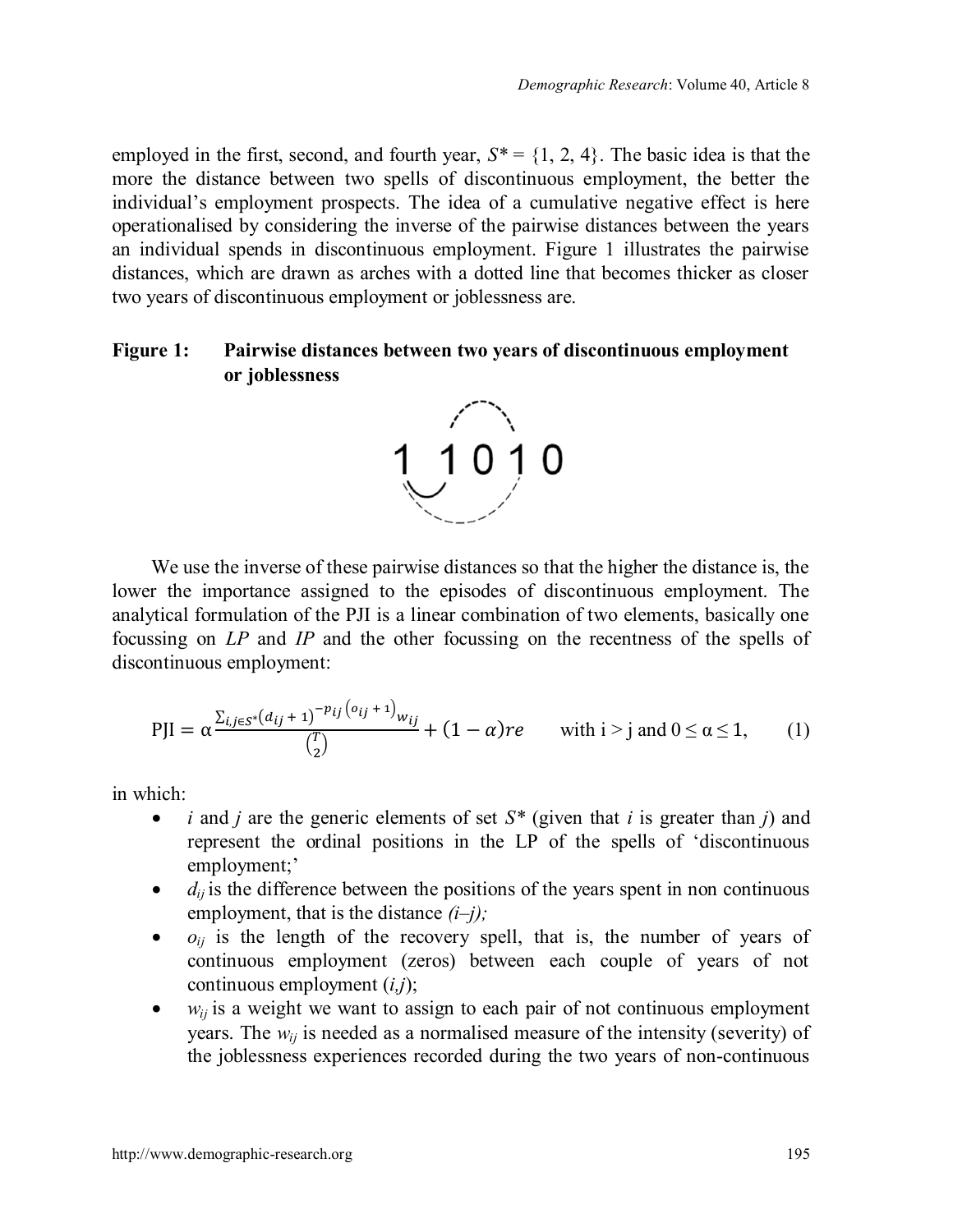employment occupying positions *i* and *j* in the individual labour profile. This can be expressed, for example, by the average of the corresponding elements in the IP vectors, measuring the average proportion of jobless months in each pair of years considered;

- ∂ *pij* is the measure of the probability of being discontinuously employed (up to purely jobless) both in year *i* and in year *j.* Here it is calculated as the mean of unemployment rates in each pair of years spent in discontinuous employment in a given labour status profile (hereafter 'permanence probability'). These permanence probabilities account for the individual's chances of finding a job whether desired and are a signal for the discouraged workers about the possibilities to re-enter the labour market. Hence,  $p_{ij}$  adds to the PJI information that goes beyond the information on the single individual, and thus links his/her condition to that of other individuals. We believe this feeling could influence their expectations for the near future, not least in relation to fertility intentions. The introduction of  $p_{ij}$  is important for comparative purposes, particularly when the probabilities are computed for sub-groups (e.g., by region or by sex) who are performing very differently in the labour market;
- ∂ *re* is a 'recentness factor' that increases the value of the PJI the more the spells of discontinuous employment or joblessness are recent (within the observed time window), giving more emphasis to the up-to-datedness of the not continuous employment experiences. This recentness factor is defined as:

$$
re = \frac{\sum_{j \in S^*} j}{\frac{T(T+1)}{2}},\tag{2}
$$

where *j* is the generic elements of the set *S\** and represents the ordinal positions in the LP of the spells of not continuous employment. The more recent the years of not continuous employment are, the higher the value of *j* and hence the sum at the numerator of *re*, which acts as a time discount rate. Thinking of our example of the individual with a  $LP = (11010)$ , s/he has, for example,  $re = (1 + 2 + 4) / (5(5 + 1) / 2) = 0.47$ . Using a moderate weight for *re* (e.g., 0.2, which implies alpha equals 0.8), it means that *re* will increase the value of the first addend of PJI by 0.093.

The choice of the level of the alpha coefficient is up to the researcher. This choice can be theory driven, conditioning on the relevance one wants to put on the recentness effect or on the use for which the index is aimed to (e.g., selecting recent upcoming emergencies). Also data-driven choices can be made. Depending on the dataset, the first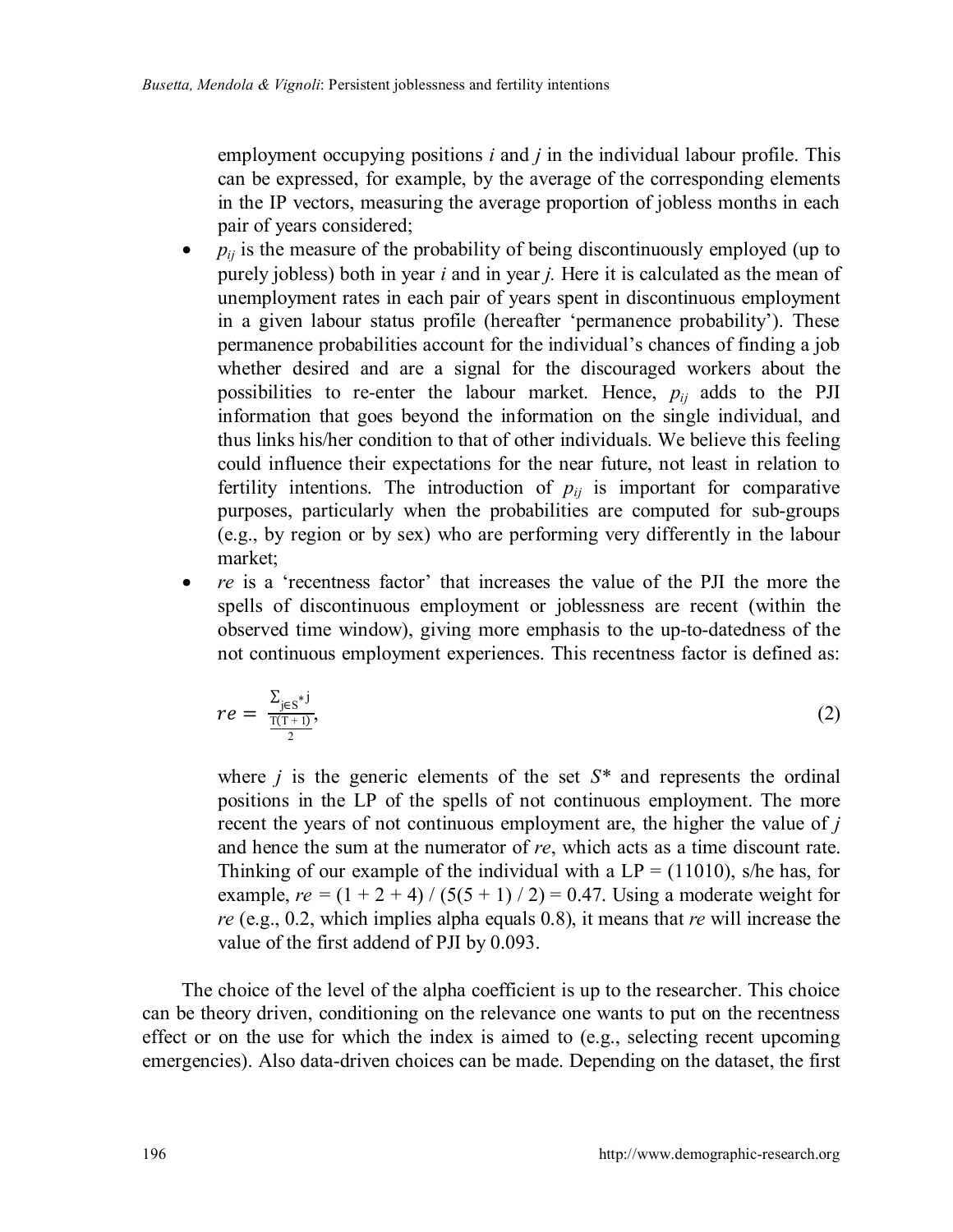addendum in PJI can generally assume small values, which can be excessively outdone by the value of the second addendum.

Whatever the length of the considered time span, both addends in eq. (1) span in [0,1], since their own denominators are the theoretical maximum of the numerators (see Mendola, Busetta, and Milito 2011 for a demonstration). Hence, PJI spans in [0,1]. PJI equals 1 when both LP and IP are made wholly of ones (i.e., when the individual spent all of the years purely jobless, twelve months a year). PJI equals 0 when the individual does not experience any year with discontinuous employment, which means that the LP is, consequently, made wholly of zeros and the IP as well.

For the sake of clarity, in Appendix 1 we report the passages for the computation of the PJI for a hypothetical employment trajectory.

Note that PJI can also be calculated omitting  $w_{i,j}$ ,  $o_{i,j}$ ,  $p_{i,j}$  or *re* (or each combination of them). Indeed, the PJI is a class of indices, which preserves its main properties in each reduced form. A Stata package, which is available upon request to the authors, implements the computation of the full class of indices.

## **4. Analytical strategy**

#### **4.1 Data and sample selection**

For our empirical investigation, we reorganised the nationally representative retrospective data from the 2009 multipurpose household survey "Family and Social Subjects." This survey was conducted by Istat on a sample of about 24,000 households and about 50,000 individuals of all ages. Almost uniquely for a retrospective survey, it provided complete information on partners' employment histories, recorded on a monthly basis. The data was collected based on a two-stage sampling design. The municipalities were the primary units and the households the secondary units. The municipalities were sampled with probabilities proportional to their population size and without replacement, whereas the households were drawn with equal probabilities and without replacement. Respondents were interviewed face-to-face. The overall response rate of the survey was over 80%. Our analytical sample includes 1,772 heterosexual coresident couples in which the women were aged  $25-40$ .<sup>[3](#page-14-0)</sup> We chose these age ranges because the decision to have a child beyond these ages may be less influenced by employment-related considerations than by the desire to have a child at a socially accepted childbearing age (Billari et al. 2011). We excluded from our analysis men and

<span id="page-14-0"></span><sup>&</sup>lt;sup>3</sup> Note that the intentions to a have a child are often considered in the literature as 'parity-progression intentions' (Billari, Philipov, and Testa 2009). However, our study had to use a very small-scale sample, and, as a consequence, we could not stratify our analysis by parity.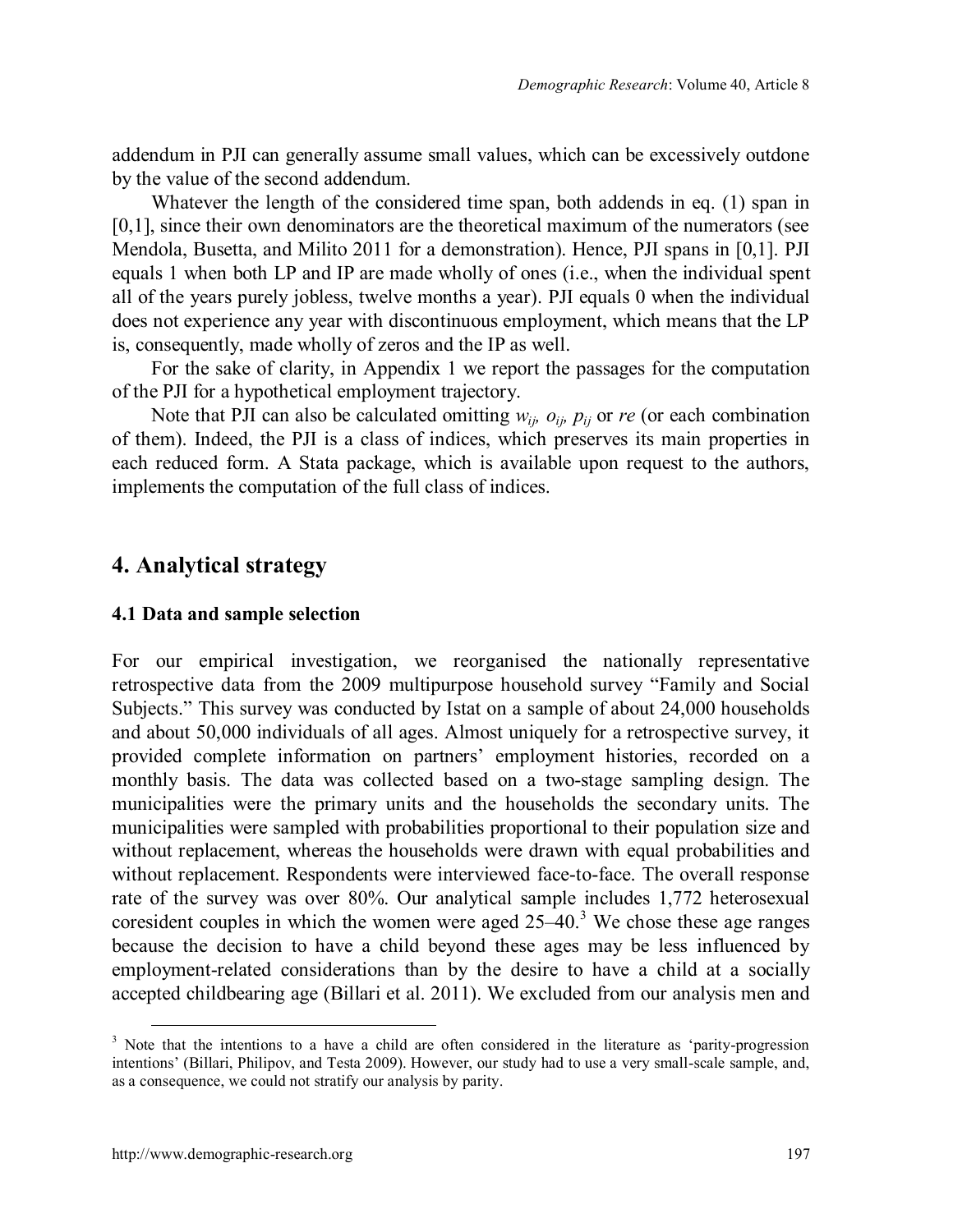women not living with a partner because their childbearing intentions may not reflect a realisable plan (Neyer, Lappegård, and Vignoli 2013). We limited the sample to individuals who entered into the labour market at least once during the period 2005–  $2009<sub>1</sub><sup>4</sup>$  $2009<sub>1</sub><sup>4</sup>$  $2009<sub>1</sub><sup>4</sup>$  and for whom we had complete information on their labour market position for the same period. Note that we excluded individuals who entered the labour market after 2007, as individuals with no more than two years of employment history were not sufficiently exposed to persistent joblessness in their employment history.

Individuals' intentions to have a child within the next three years were checked using the following question: "Do you intend to have a child in the next three years?" The four possible answers were: "definitely not," "probably not," "probably yes," and "definitely yes." The distribution of women's fertility intention variable by age is reported in Appendix 2 (Table A-1).

#### **4.2 Computing the PJI**

The PJI of women and their partners are our explanatory variables of interest. We are especially interested in the period of eventual joblessness that is in close temporal proximity to the formulation of fertility intentions (i.e., 2005–2009). As the basis of our computations, we use the two vectors LP and IP known for both of the partners in a couple and calculated  $d_{ij}$ *, w<sub>ij</sub>*,  $o_{ij}$ *,* and *re* as described in section 3.2. For  $p_{ij}$  we used yearly regional-level (i.e., NUTS 2) gendered unemployment rates (over the period 2005–2009) provided by Istat for people aged 25–34. We did so to account for the large labour market disparities within Italy (see, for instance, Busetta and Giambalvo 2014) and for the differences in men's and women's chances of (re-)entering the labour market.

In combining the two addenda in equation (1), we selected a value of alpha equal to 0.8, in order to not overdone the value of the 'core' part of the PJI. As explained below, the selection of the sample implied very low levels of persistent joblessness among men, hence an alpha lower than 0.8 would have given too much weight to the more recent episodes overdoing the persistence effect within the 5-year window.

Basic descriptive statistics about PJI by age and gender are reported in Appendix 2 (Table A-2). Figure 2 shows the truncated distribution of PJI values for individuals who experienced at least one labour market transition (i.e., who entered and exited

<span id="page-15-0"></span><sup>&</sup>lt;sup>4</sup> In order to obtain a sequence of employment statuses on a monthly basis, we built up a sequence of observations for each participant in the survey. This gave the dataset the shape of an unbalanced panel, that is, a longitudinal dataset in which some individuals may have a different number of recorded observations. This is due to the different times individuals entered the labour market. Consequently, we do not have the same number of individuals for each year and even for each couple of years. This occurrence is not allowed in the original formulations of the indices of persistent poverty here referred to (Mendola, Busetta, and Milito 2011).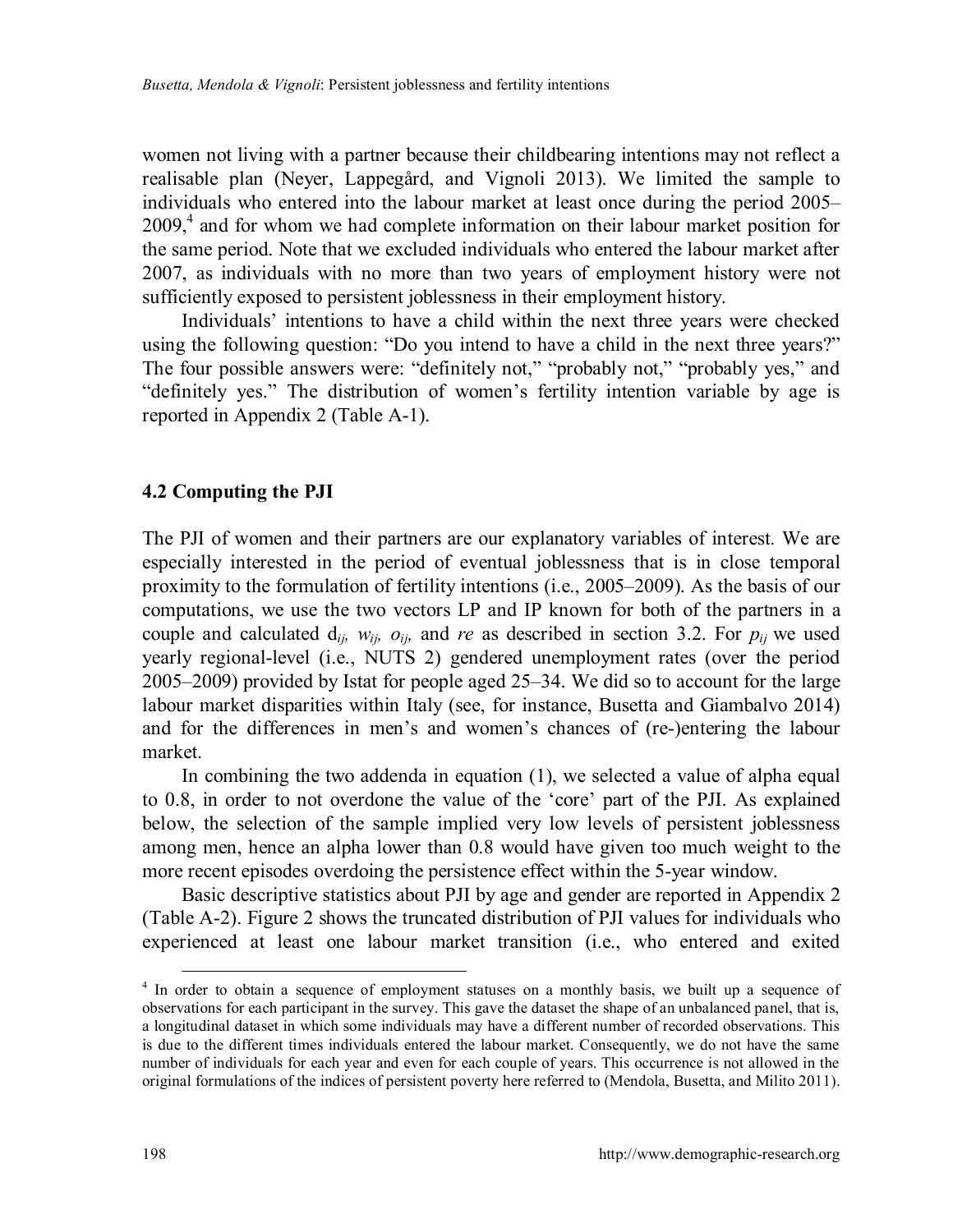employment at least once). The distribution is bimodal, with a greater concentration around 0 (those experiencing low employment discontinuity during the last five years) and close to 1 (those experiencing a high incidence of months of joblessness).





Table 1 provides some initial insights into the link between PJI and fertility intentions. The incidence of persistent joblessness was higher among women (46.1%) than among men (14.9%). This is probably due to the fact that our sample only includes individuals in coresident couples in Italy: male partner employment stability is often a pre-requisite for the formation of coresident couples (Vignoli, Tocchioni, and Salvini 2016), and women are characterised by relatively low labour market participation rates. Fertility intentions increase as PJI decreases: Moving from women who definitely do not intend to have a child in the next three years (whose average persistence is 57%) to those who definitely plan to have one (whose average persistence is 32%). The same patterns, with a lower intensity of persistence, work for men (from 25% to 14%).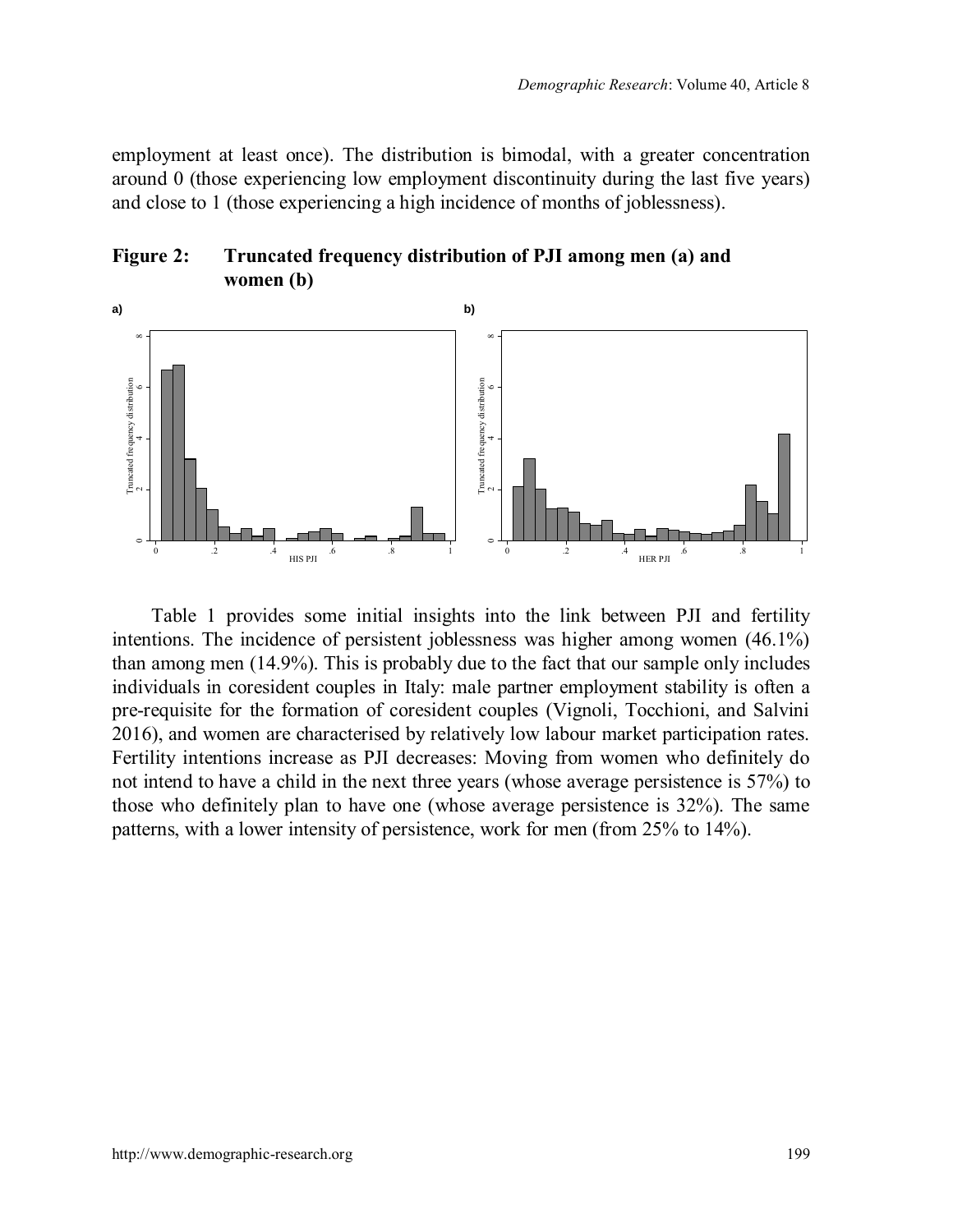| nei mienuons to nave a ennu in the next tin ee vears |                                 |                                                                                   |         |                       |                                                                          |         |  |
|------------------------------------------------------|---------------------------------|-----------------------------------------------------------------------------------|---------|-----------------------|--------------------------------------------------------------------------|---------|--|
|                                                      | Persistent joblessness of women |                                                                                   |         | Joblessness of men    |                                                                          |         |  |
| Childbearing<br>intentions                           | All                             | Among individuals with at<br>least one month of<br>$i$ oblessness $($ PJ $i$ > 0) |         | All                   | Among individuals with at<br>least one month of<br>joblessness (PJI > 0) |         |  |
|                                                      | Incidence<br>(CI 95%)           | Intensity<br>(Mean)                                                               | St.dev. | Incidence<br>(CI 95%) | Intensity<br>(Mean)                                                      | St.dev. |  |
| Certainly not                                        | 49.2 (45.2–53.3)                | 0.57                                                                              | 0.35    | 14.6 (11.9–17.7)      | 0.25                                                                     | 0.28    |  |
| Probably not                                         | 43.0 (38.2-48.0)                | 0.52                                                                              | 0.36    | $8.3(6.1-11.4)$       | 0.28                                                                     | 0.32    |  |
| Probably yes                                         | 44.2 (39.6-49.0)                | 0.41                                                                              | 0.33    | 17.0 (13.8-20.8)      | 0.18                                                                     | 0.23    |  |
| Certainly yes                                        | 46.5 (41.4-51.7)                | 0.32                                                                              | 0.30    | 20.0 (16.0-24.5)      | 0.14                                                                     | 0.18    |  |
| Total                                                | 46.1 (43.8-48.4)                | 0.47                                                                              | 0.35    | 14.9 (13.4–16.4)      | 0.20                                                                     | 0.25    |  |

#### **Table 1: Persistent joblessness (intensity and incidence) of women and men by her intentions to have a child in the next three years**

#### **4.3 Model specification**

The association between persistent joblessness among labour market attached partners and fertility intentions needs to be verified in a multivariate setting, as it is likely to be affected by several other factors as well. Given the ordinal nature of the fertility intentions variable, we specify an ordered logit model predicting women's (short-term) fertility intentions (as reported at the interview date).

The model includes quite a few additional covariates. The demographic controls include age (continuous in years), parity (0, 1, 2, 3 or more children), age of the youngest child (aged 0–2, aged 3 or more), and number of siblings (0, 1, 2 or more). In addition, we distinguish between married and cohabiting coresident couples and control for the number of years in cohabitation or marriage. The partners' educational attainment is identified using the three standard levels: basic education, secondary and upper secondary education, and post-secondary and tertiary education. The family background is taken into account by including in the model equation the presence of at least one parent with higher education in his and in her family of origin. Finally, to account for dependence among observations belonging to the same region of residence, we utilized robust standard errors in the model estimation.

Importantly for this study, to distinguish between different economic conditions of couples, we also included a control for the subjective perception of the household financial situation. The range of choices and the capability to act do not necessarily depend on whether a person is rich or poor by objective standards; they rather depend on whether s/he perceives her/his economic situation as constrained or not (Hobson and Olah 2006; Hobson 2011). To this end, we used the self-evaluation of the adequacy of the household economic situation in the last year (we coded those answering "excellent" and "sufficient" as "No–perceived economic difficulties" and those answering "hardly sufficient" and "definitely not sufficient" as "Yes–perceived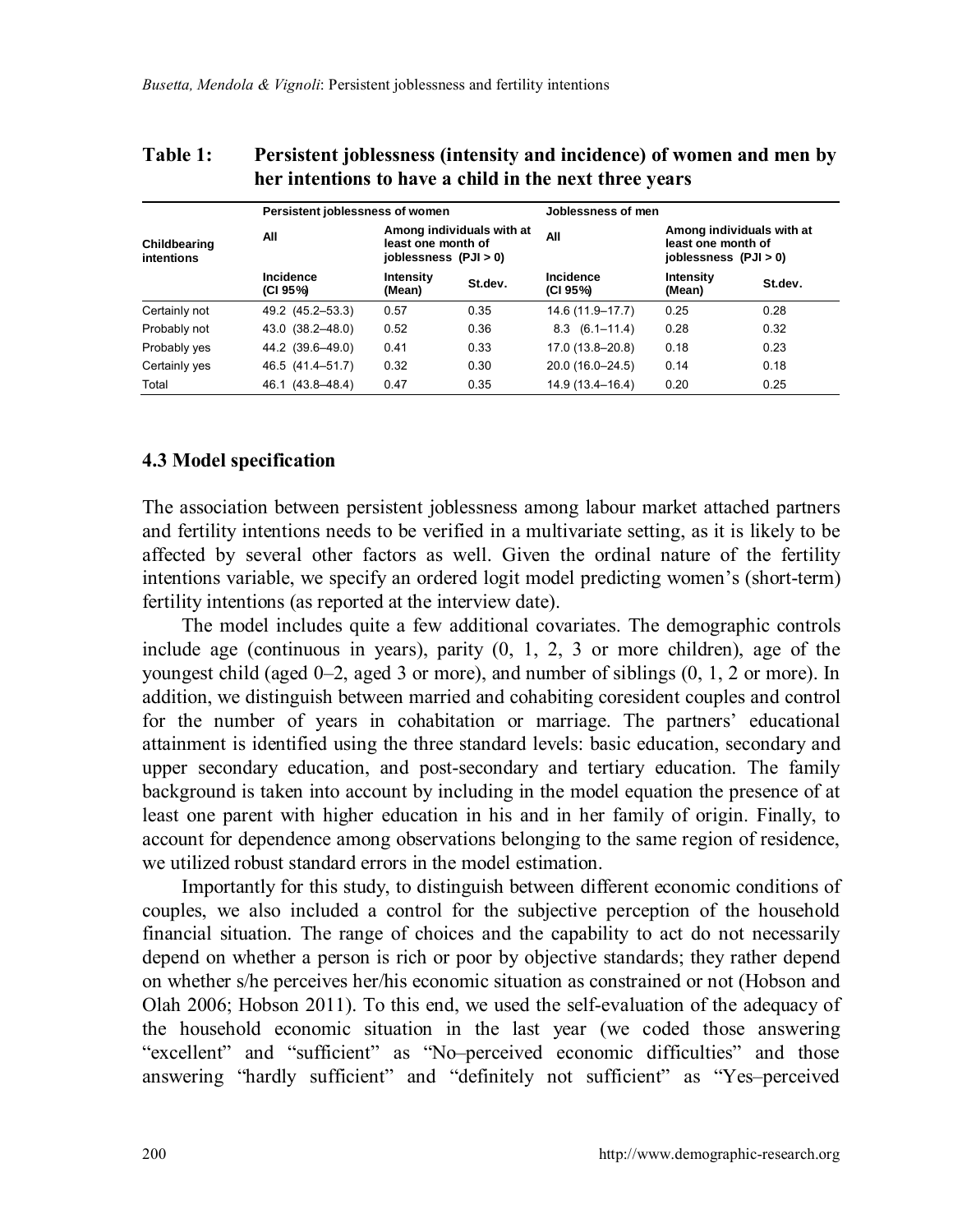economic difficulties"). This covariate complements information derived from the employment history. Indeed, having a continuous participation to the labour market does not necessarily imply levels of economic resources perceived as adequate (this is an emerging class in Italy, the so-called 'working poor'(Andress and Lohmann 2008)).

As the interpretation of the effects of the control covariates is beyond the scope of this paper, we deliberately do not comment on their effects. Nevertheless, those estimated are all in line with what was found in previous literature for Italy (Régnier-Loilier and Vignoli 2011; Rinesi et al. 2011), providing us with an indirect validation of our model.

## **5. Results**

#### **5.1 Fertility intentions differentials by persistent joblessness**

We compare two model specifications. Model 1 considers the association between persistent joblessness among labour market attached partners measured through the PJI and her fertility intentions, while Model 2 looks at the association between current employment status and her fertility intentions. The full model results are reported in the Appendix 2 (Table A-3).

Net of other variables included, our findings show that the higher the level of PJI for men and women, the lower her childbearing intentions will be. Figure 3 shows a comparison of the estimates stemming from Model 1 and Model 2 in terms of the Average Marginal Effects  $(AME)^5$  $(AME)^5$  computed for both genders, based on the scale of a woman's fertility intentions. The negative/positive association between PJI and the woman's fertility intention level is particularly evident for the 'extreme' intentions ("definitely not" and "definitely yes"). Comparing Figure 3a and 3b, it is striking that the man's PJI contributes to the variation in women's fertility intentions to a much greater extent than his current labour market status. Her level of PJI, on the other hand, inhibits her intention to have a child in the near future, while her current employment status is not significant. This suggests that a consideration of only the current employment status leads to an underestimation in the association between partners' joblessness and women's fertility intentions.

Our results also provide evidence that, within couples, the effect of the persistence in men's joblessness among active individuals is considerably larger than that of

<span id="page-18-0"></span><sup>&</sup>lt;sup>5</sup> AME expresses the effect of a change of an explanatory categorical variable  $x_1$  from one category to another, or the effect of an infinitesimal increase for a continuous variable, averaged across the values of the other covariates introduced in the model, on each modality of the ordinal response variable (see also Cameron and Trivedi 2010).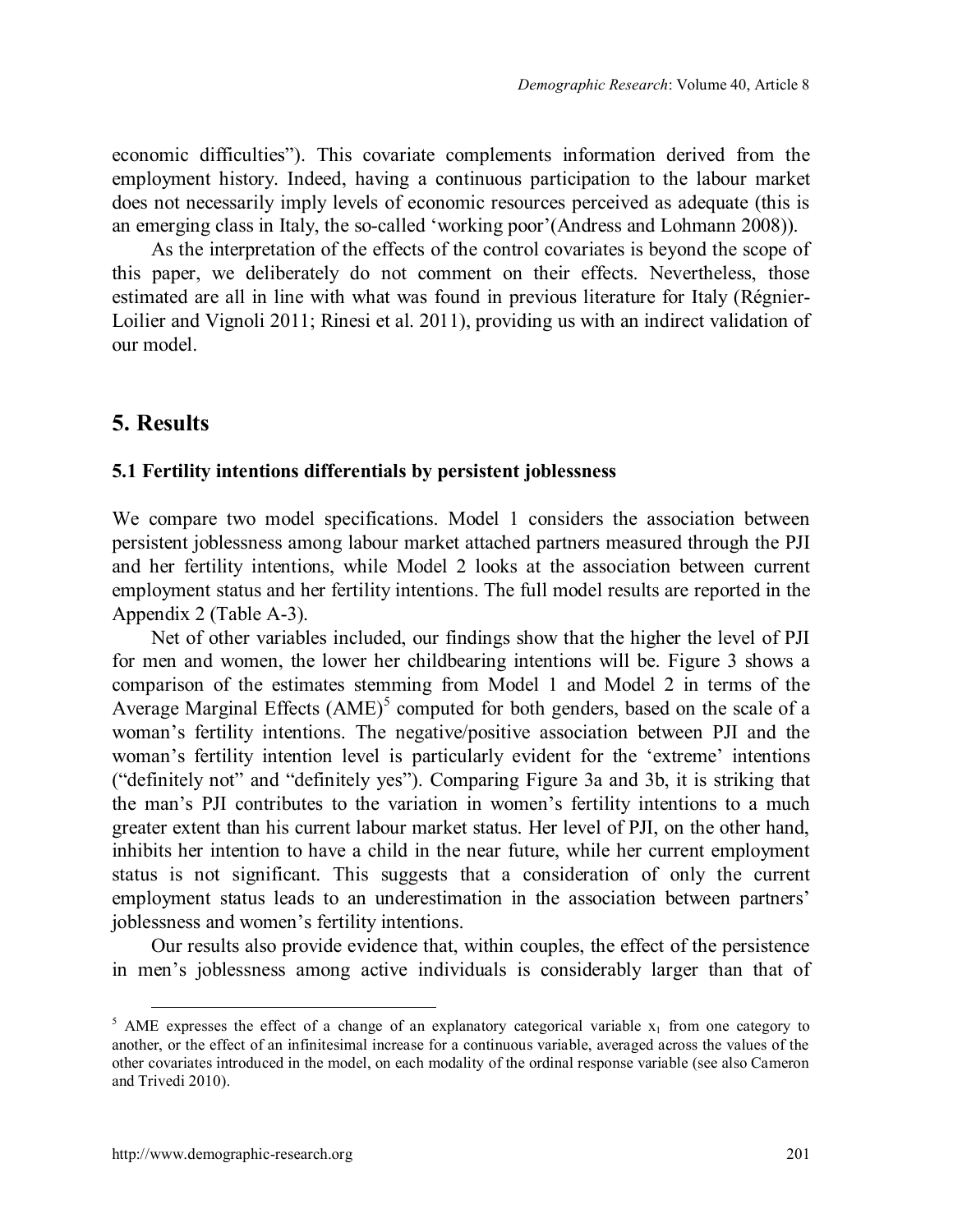women's. In other terms, when the male partner experiences persistent employment discontinuity, even at a lower intensity than that of the female partner, his situation appears more strongly negatively linked with the woman's intention to have a child in the near future than her own joblessness. In the model with PJI, men's persistent joblessness estimate is generally two times more important than women's persistent joblessness. In particular, for women who said they definitely do not intend to have a child in the next three years the estimated marginal effect of his PJI is of  $+0.087$  as opposed to her PJI of  $+0.043$  (Figure 3a); for those who reported that they probably intend to have a child, respectively,  $-0.020$  and  $-0.010$ ; and for those who said they definitely intend to have a child, respectively, –0.068 and –0.033. This pattern is also confirmed in Model 2, which includes the current joblessness status, though the magnitude of the effects, as already outlined, is weaker and not statically significant for women. In sum, our findings suggest that, in Italy, the economic performance of the male partner still represents a crucial factor in the decision to have or not to have a child. Nonetheless, because incidence and intensity of persistent joblessness among active individuals are especially concentrated among women, women's persistent joblessness constitutes a key, non-negligible force negatively associated with fertility planning.

### **Figure 3: Average marginal effects of persistence (a) and short-term (b) measures of the persistent joblessness on women's fertility intentions**



*Note*: In this analysis we controlled for the variables listed in Table A-3. Note: \* p < 0.10; \*\* p < 0.05; \*\*\* p < 0.01, n.s.: not statistically significant.

To validate the correct specification of our measure of persistent joblessness, we re-estimated how fertility intentions connect to several, in our view meaningful, versions of PJI: (i) excluding one by one  $w_{ii}$ ,  $o_{ii}$ ,  $p_{ii}$ , and *re*; (ii) testing the single effects of *wij*, *oij*, and *pij* (that is excluding two parameters each time but keeping *re* effect); and (iii) only including the sequence of continuous/discontinuous years, with and without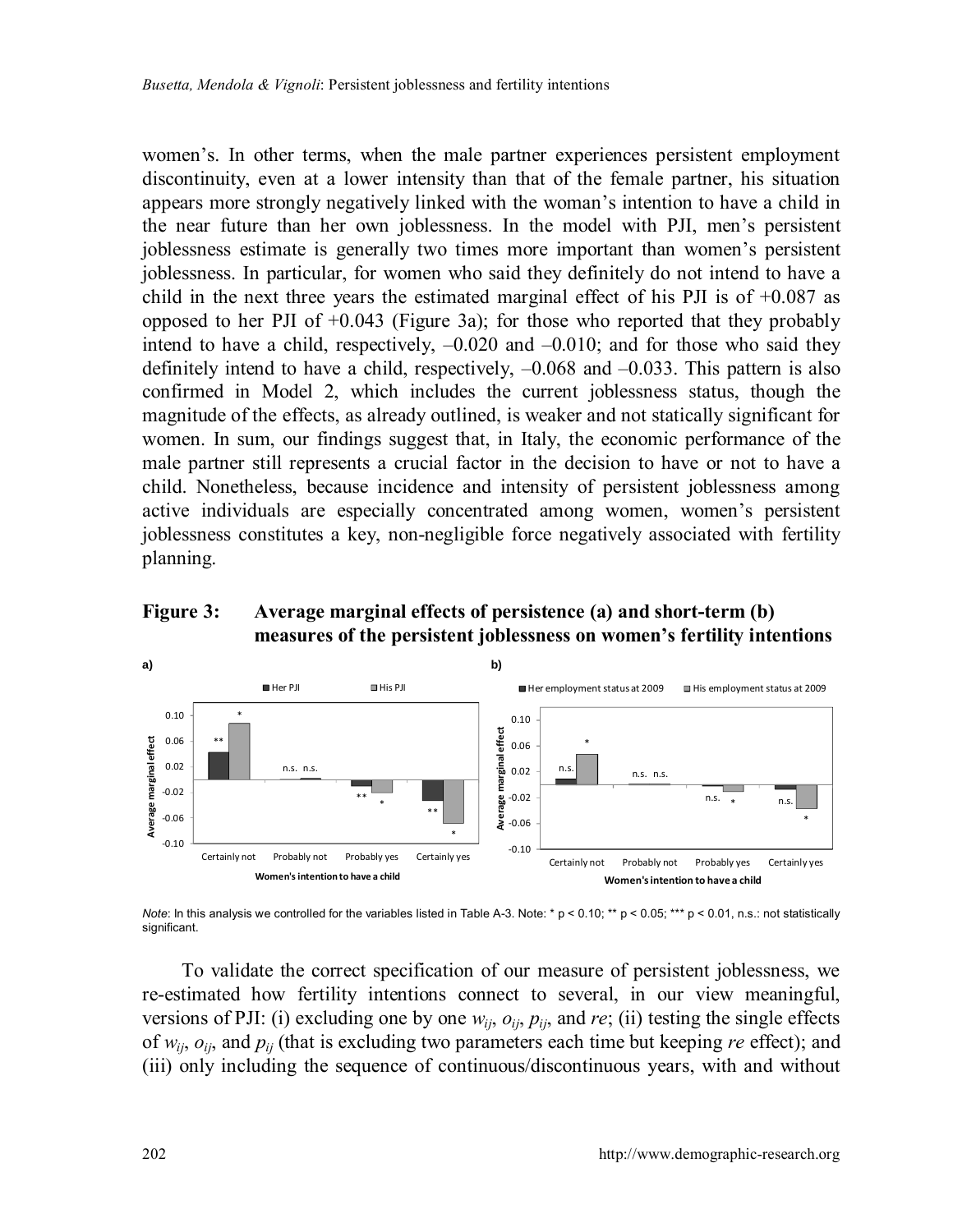$o_{ii}$ , basing the computation of PJI only on  $d_{ii}$ . All the models reiterated a significant negative association between fertility intentions and any persistent joblessness, with the exception of only two versions of PJI. Interestingly, these two non-informative versions are the simpler ones, namely those of point (iii).

#### **5.2 Robustness checks**

Our findings have passed some robustness checks (results not shown but available upon request). First, some women might intend not to have more children because they already achieved their desired family size. Some might want to catch up and have more children quickly because of their advanced reproductive age. Others still might be just too young to be thinking of children given that the mean age at first birth in Italy is around 30 years of age. We run a series of sensitivity checks in which we let the age upper limit vary downward (i.e., 25–35; 25–36; 25–37; 25–38; 25–39) or upward (i.e., 25–41; 25–42; 25–43; 25–44; 25–45) and the age lower limit vary upward (i.e., 26–40; 27–40; 28–40; 29–40). The pattern of results, though, remains virtually unchanged.

Second, the PJI is computed taking into account the last five years. During that time span, women may have given birth to a child, and this may have affected their employment trajectories. To check for this kind of nosey effect, we restricted the analytical sample by focusing on those women who had not experienced a childbirth in the five years preceding the interview – again, the results proved very robust.

Finally, an ordinal logit model imposes the rather restrictive assumption of proportional odds ratios, which requires the effects of the covariates on the log-odds of observing a value on the dependent variable to be invariant to the cut-point parameters (Long 1997). In order to overcome this shortcoming, we tested the parallel lines assumption using the Brant test (Brant 1990) and specified, instead, a model in the class of the Generalized Ordered Logit Models. In particular, we used the Partial Proportional Odds Model for Ordinal Dependent Variables, which allows variables not fulfilling the proportional odds assumption to have different effects on the dependent variable (Williams 2006). In our case, the parallel lines assumption is not violated either for the PJI estimates or for the current employment status estimates. The assumption was only violated in few modalities of a minority of variables that are included as controls: namely women's age, men's educational attainment, partnership status, and the age of the youngest child. We, therefore, opted for a more basic, and easier to interpret, model specification.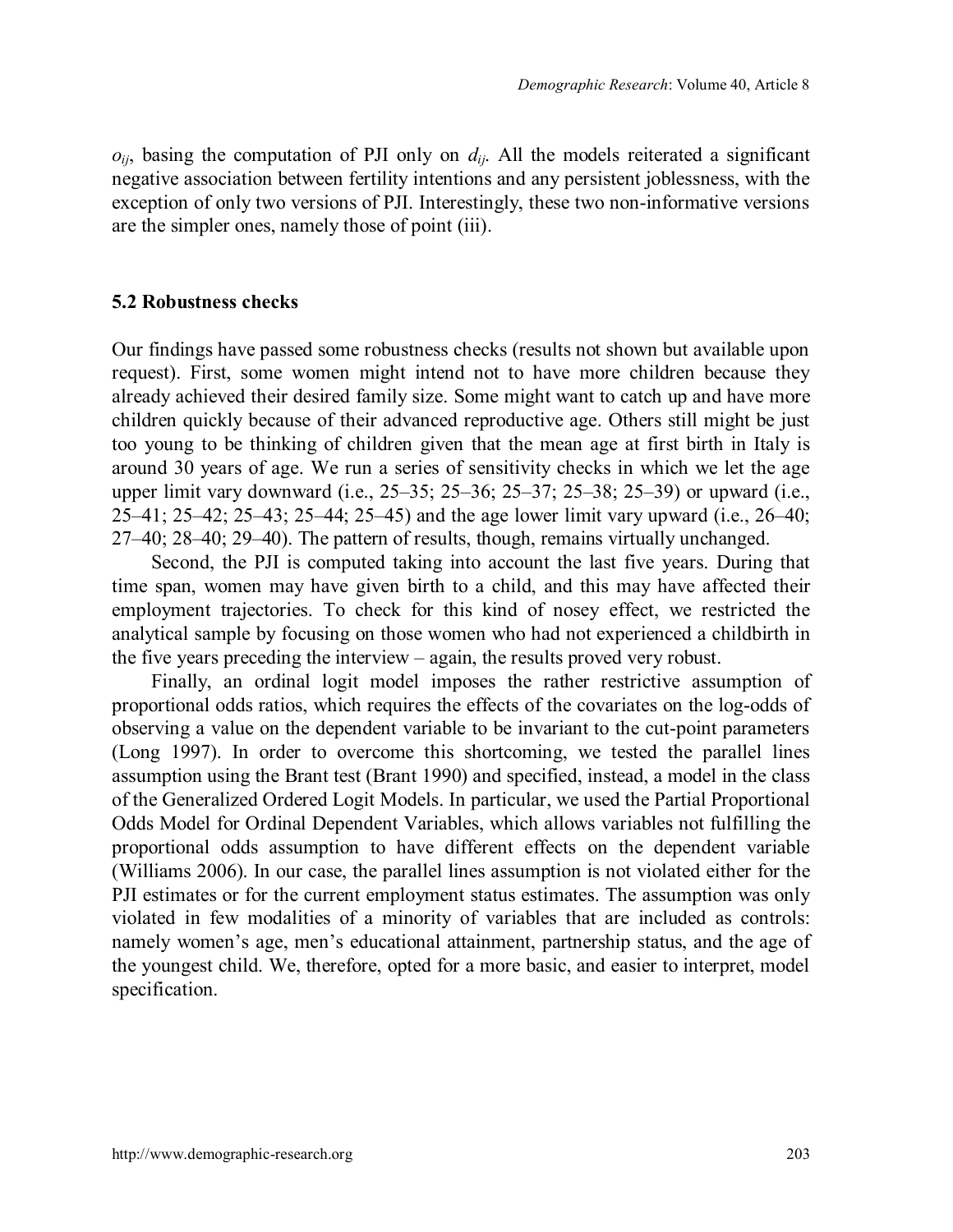# **6. Conclusions**

We studied how persistent joblessness among partners who displayed some attachment to the labour market in the last years connects to the intention to have a child in Italy. In line with previous studies, we corroborated that joblessness inhibits positive fertility intentions and facilitates negative fertility intentions. But we also added that these associations are much more pronounced when joblessness has been persistent. Our results suggested, indeed, that individuals plan their reproductive choices while keeping in mind not only their current employment situation, but also their recent past employment history, which will, most likely, influence their short-term prospects. Disregarding the role of persistence in joblessness, scholars might underestimate the importance of individual-risk factors linked to labour market biographies in fertility planning. Women plan to have a child only after they are convinced that they can draw on sufficiently sound and secure economic conditions to enable them to bring up their children properly and to continue pursuing their other life goals. We additionally illustrated that accounting for regional labour market dynamics, thus placing one's own level of persistence in joblessness in context, is pivotal.

Italy represents an archetype of Southern European model of linking labour market dynamics to social risks. Several studies demonstrated that the unfavourable labour market dynamics characterizing young adults who wish to participate in paid employment lead to negative consequences for occupational prospects (Barbieri and Scherer 2009), poverty risk at childbirth (Barbieri and Bozzon 2016), health outcomes (Pirani and Salvini 2015), or private life (Scherer 2009). In this paper, we further proved that joblessness among more labour market attached individuals leads to negative consequences for family formation too; these consequences are especially visible when the experience of joblessness is accumulated and persistent in the life course of individuals.

Our findings also revealed meaningful differences by gender. They provided insights into a gendered association between persistent joblessness and fertility intentions. We suggested that within couples a male partner's employment performance appears to weigh more than the female partner's one. This result confirmed that, even when the man is not the only breadwinner in the family, in Italy, his employment performance plays the crucial role in a couple's decision to have a child. But increasingly both partners search for employment to sustain a financially sound household budget to plan for children (Neyer, Lappegård, and Vignoli 2013). And here the female partner employment performance proves to be crucial. The incidence and intensity of persistent joblessness is gendered, with women being more exposed than men. Thus, given the rising popularity of the dual-earner family model in contemporary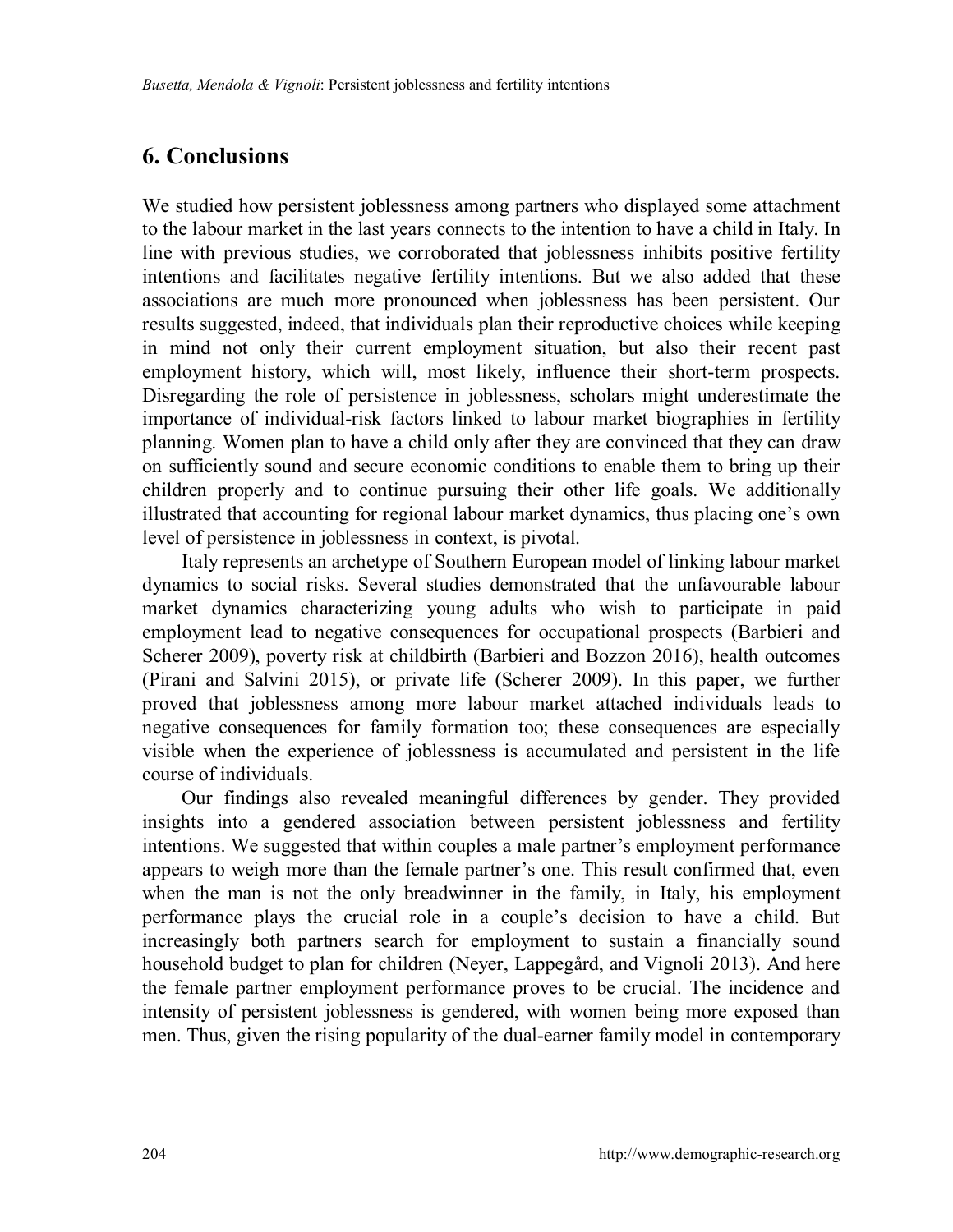Italy, the female labour market performance is likely to represent the key turning point in future fertility dynamics.

Our paper has its limitations, which offer opportunities for future research. First, PJI crudely distinguishes between episodes of employment and non-employment. With our data, we have no information about whether the individual exited employment voluntarily or not, neither we know whether s/he is actively searching for a new job. To properly evaluate the (demographic) consequences of economically disadvantaged individuals, however, the main issue is not whether a person is looking for work, but whether a person is actually employed or not (Wilson 1987; OECD 1998; Clasen et al. 2006; Faggio and Nickell 2003; Härkönen 2011).

Second, there are well-known economics papers, such as Del Bono, Weber, and Winter-Ebmer (2012, 2015), which discuss job changes due to firm closures, or similar interruptions to human capital accumulation. They argue that any interruption generates changes in fertility outcomes even if such change does not cause discontinuity in employment status (i.e., when workers immediately find another job without experiencing unemployment). In our proposal, transitions between full-time and parttime, between self-employment and employment are all treated as 'employment stability' by PJI. Future extensions of PJI must be directed towards an operationalization of job trajectories, instead of more basic employment trajectories to acknowledge the rising 'contractual instability' characterizing contemporary labour markets in Europe (Barbieri and Scherer 2009). A further extension of this work can be directed towards the development of a time-varying variant of the index to consider the timings of the subjects who experimented employment changes and their possible different effects on fertility (intentions).

Third, a clear obstacle for the identification of the effects of joblessness on fertility intentions is the simultaneity and mutual dependence of the decisions regarding work and family life, especially in the case of women. Our analysis has limited power in informing us about causal relationships because it does not take into account that family-centred women and career-oriented women – using terminology reminiscent of Hakim (2003) – might react in quite contrary ways to persistent employment joblessness. Note, however, that the focus of the paper on the persistence of discontinuous employment or joblessness is translated in the restriction of the sample to individuals who entered into the labour market at least once during the period 2005– 2009. This partly eliminates from the sample 'pure' family-centred women.

Fourth, we focused on a selected group – namely, those who are already in an established couple. Because joblessness reflects a partnership sorting mechanism, those men with truly unstable careers are more likely to not be in a coresidential relationship at the time of the interview, whereas for women employment is not a precondition for entering a coresidential relationship (Vignoli, Tocchioni, and Salvini 2016). Given this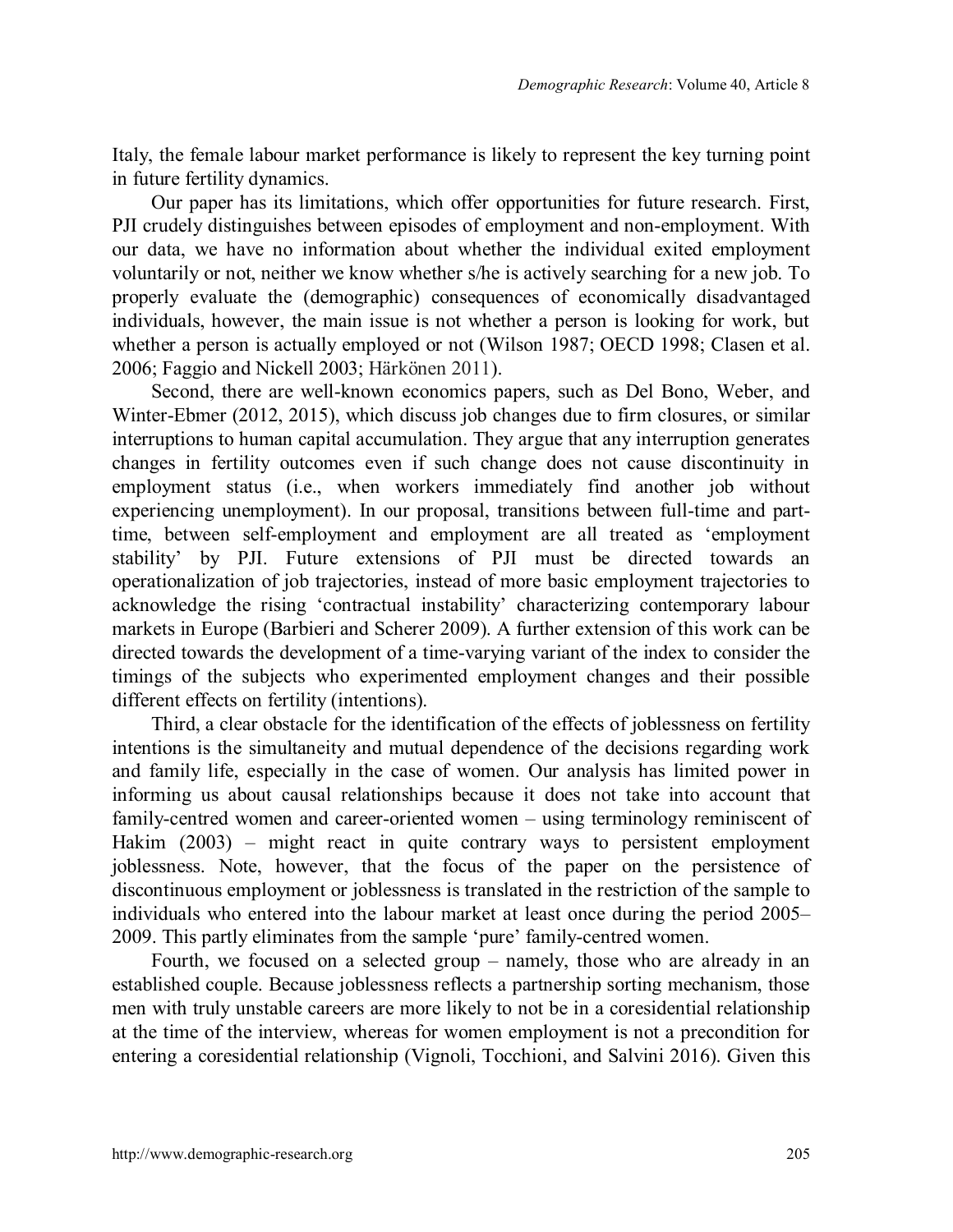fact, the effect of (persistent) joblessness on fertility intentions is underestimated in this study. Nonetheless, the focus on couples is clearly essential in fertility intention research, because childbearing intentions represent a realizable plan only for partnered individuals.

Finally, the paper is affected by context- and time-specificities. Since labour patterns differ with varying workplace structures, social policies, and cultural norms in different countries (Neyer, Lappegård, and Vignoli 2013; Barbieri et al. 2015), future research should examine whether the findings of this study work for other countries. In addition, the advent of the 'Great Recession' in Italy, as well as in other European countries, may have made the persistence of joblessness more important in more recent years.

Despite these limitations, with this paper we advance the importance of persistence in individuals' joblessness trajectories when exploring women's fertility plans. Our findings are in line with a theoretical principal. From a life-course perspective, it is imperative to recognise the importance of critical, or sensitive, periods that can have enduring effects. Positions and transitions today depend on previous circumstances leading to patterns of path dependency (Keizer, Dykstra, and Jansen 2008). Hence, this paper emphasises the importance of considering the accumulation of labor market advantage and disadvantage across the life course when studying fertility differentials. We proposed a new measure of economic uncertainty in the context of fertility intention research. Previous studies have sought to identify the main determinants of fertility intentions by considering the respondents' characteristics at the time of the interview. This approach overlooks the broader context of employment experience, which might have led to the formulation of fertility plans. Consequently, the complexity of individuals' life careers and individual diversity were largely hidden. The longitudinal index proposed in this paper accounts for employment trajectories over life courses and so represents a step forward.

## **7. Acknowledgments**

Names are listed in alphabetical order. Daniele Vignoli acknowledges the financial support provided by the project EU-FER "Economic Uncertainty and Fertility in Europe," financed by the European Research Council (ERC) under the European Union's Horizon 2020 research and innovation programme, grant agreement No 72596 (PI: Daniele Vignoli), and the strategic project "Families and Well-being in Italy: Dynamics and Relationships," financed by the University of Florence (PI: Daniele Vignoli). The authors acknowledge Valentina Tocchioni for help in data preparation, Elena Pirani for valuable comments on a preliminary version of the article, and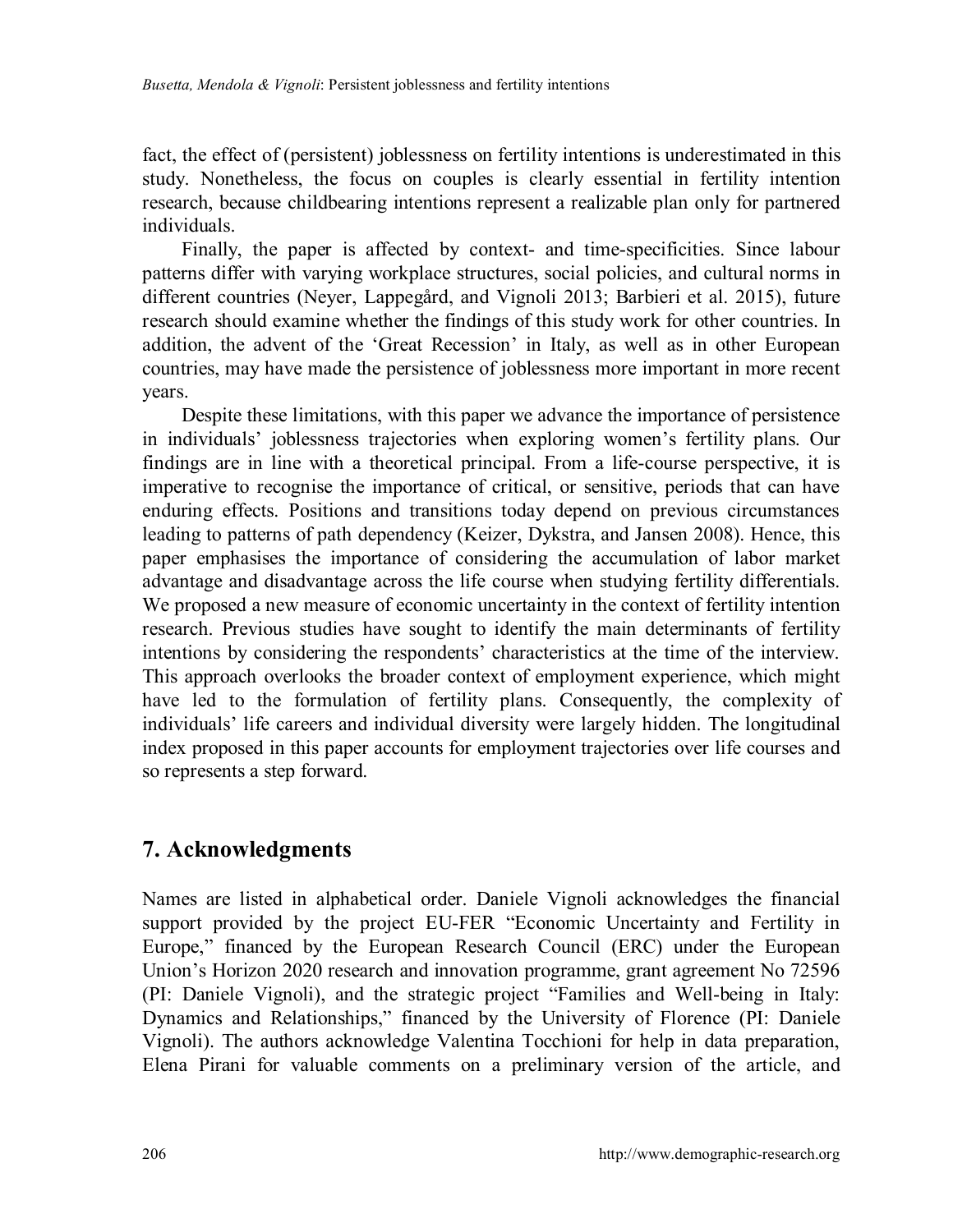Giovanni Luca Lo Magno for implementing the Stata code for the computation of the Persistent Joblessness Index.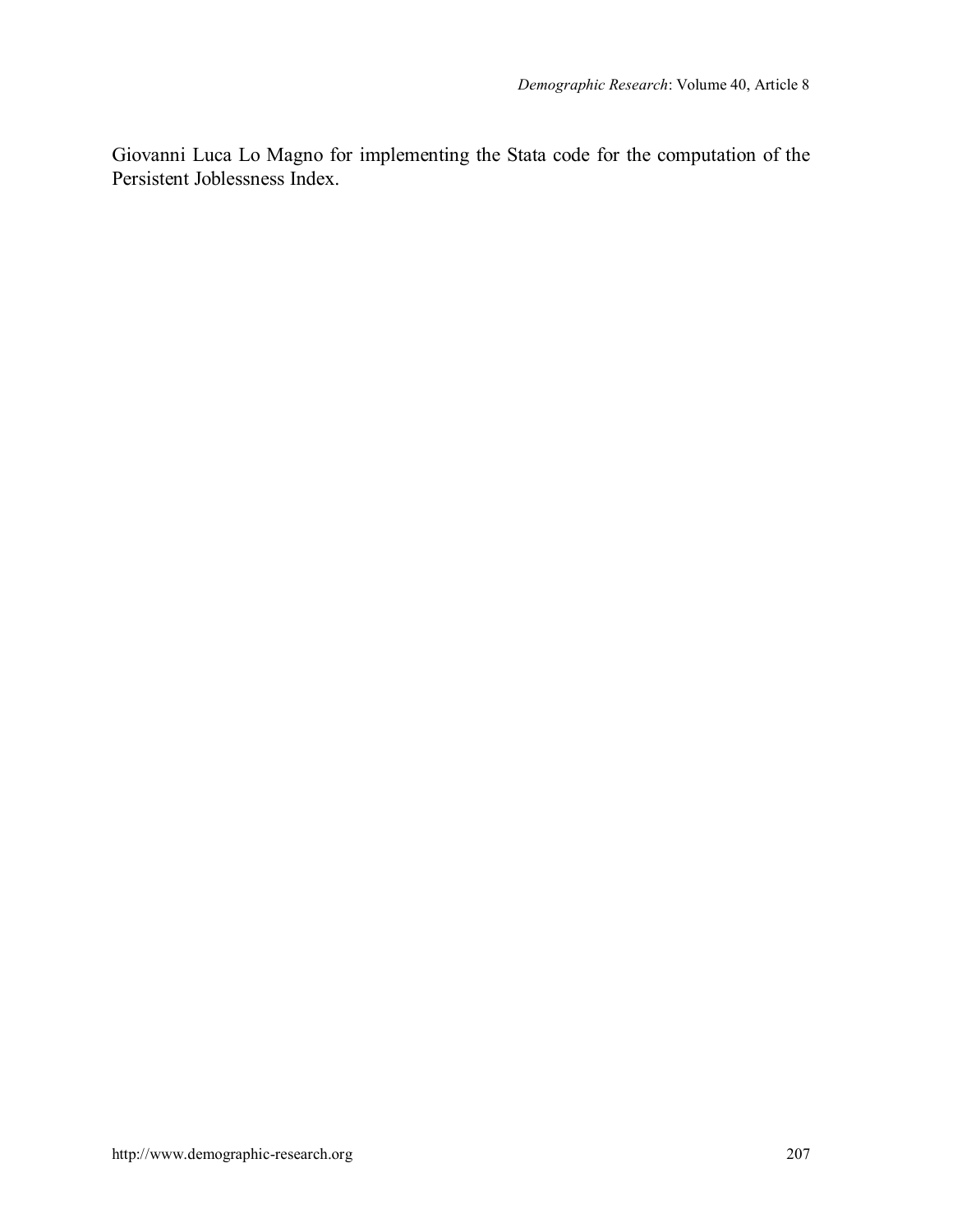## **References**

- Aassve, A., Fuochi, G., Mencarini, L., and Mendola, D. (2015). What is your couple type? Gender ideology, housework sharing, and babies. *Demographic Research* 32(30): 835–858. [doi:10.4054/DemRes.2015.32.30.](https://doi.org/10.4054/DemRes.2015.32.30)
- Adserà, A. (2004). Changing fertility rates in developed countries: The impact of labor market institutions. *Journal of Population Economics* 17(1): 17–43. [doi:10.1007/](https://doi.org/10.1007/s00148-003-0166-x) [s00148-003-0166-x.](https://doi.org/10.1007/s00148-003-0166-x)
- Adserà, A. (2011). Where are the babies? Labor market conditions and fertility in Europe. *European Journal of Population* 27(1): 1–32. [doi:10.1007/s10680-010-](https://doi.org/10.1007/s10680-010-9222-x) [9222-x.](https://doi.org/10.1007/s10680-010-9222-x)
- Andersson, G. (2000). The impact of labor-force participation on childbearing behaviour: Pro-cyclical fertility in Sweden during the 1980s and the 1990s. *European Journal of Population* 16(4): 293–333. [doi:10.1023/A:1006454909](https://doi.org/10.1023/A:1006454909642) [642.](https://doi.org/10.1023/A:1006454909642)
- Andress, H.J. and Lohmann, H. (eds.) (2008). *The working poor in Europe: Employment, poverty and globalisation*. Cheltenham: Edward Elgar Publishing.
- Barbieri, G. and Sestito, P. (2008). Temporary workers in Italy: Who are they and where they end up. *Labour* 22(1): 127–166. [doi:10.1111/j.1467-9914.2007.](https://doi.org/10.1111/j.1467-9914.2007.00402.x)  $00402.x.$
- Barbieri, P. and Bozzon, R. (2016). Welfare, labour market deregulation and households' poverty risks: An analysis of the risk of entering poverty at childbirth in different European welfare clusters. *European Journal of Social Policy* 26(2): 99–123. [doi:10.1177/0958928716633044.](https://doi.org/10.1177/0958928716633044)
- Barbieri, P. and Scherer, S. (2009). Labour market flexibilisation and its consequences in Italy. *European Sociological Review* 25(6): 677–692. [doi:10.1093/esr/jcp009.](https://doi.org/10.1093/esr/jcp009)
- Barbieri, P., Bozzon, R., Scherer, S., Grotti, R., and Lugo, M. (2015). The rise of a Latin model? Family and fertility consequences of employment instability in Italy and Spain. *European Societies* 17(4): 423–446. [doi:10.1080/14616696.](https://doi.org/10.1080/14616696.2015.1064147) [2015.1064147.](https://doi.org/10.1080/14616696.2015.1064147)
- Becker, G.S. (1960). *An economic analysis of fertility: Demographic and economic change in developed countries*. Princeton: NBER.
- Becker, G.S. (1991). *A treatise on the family*. Cambridge: Harvard University Press.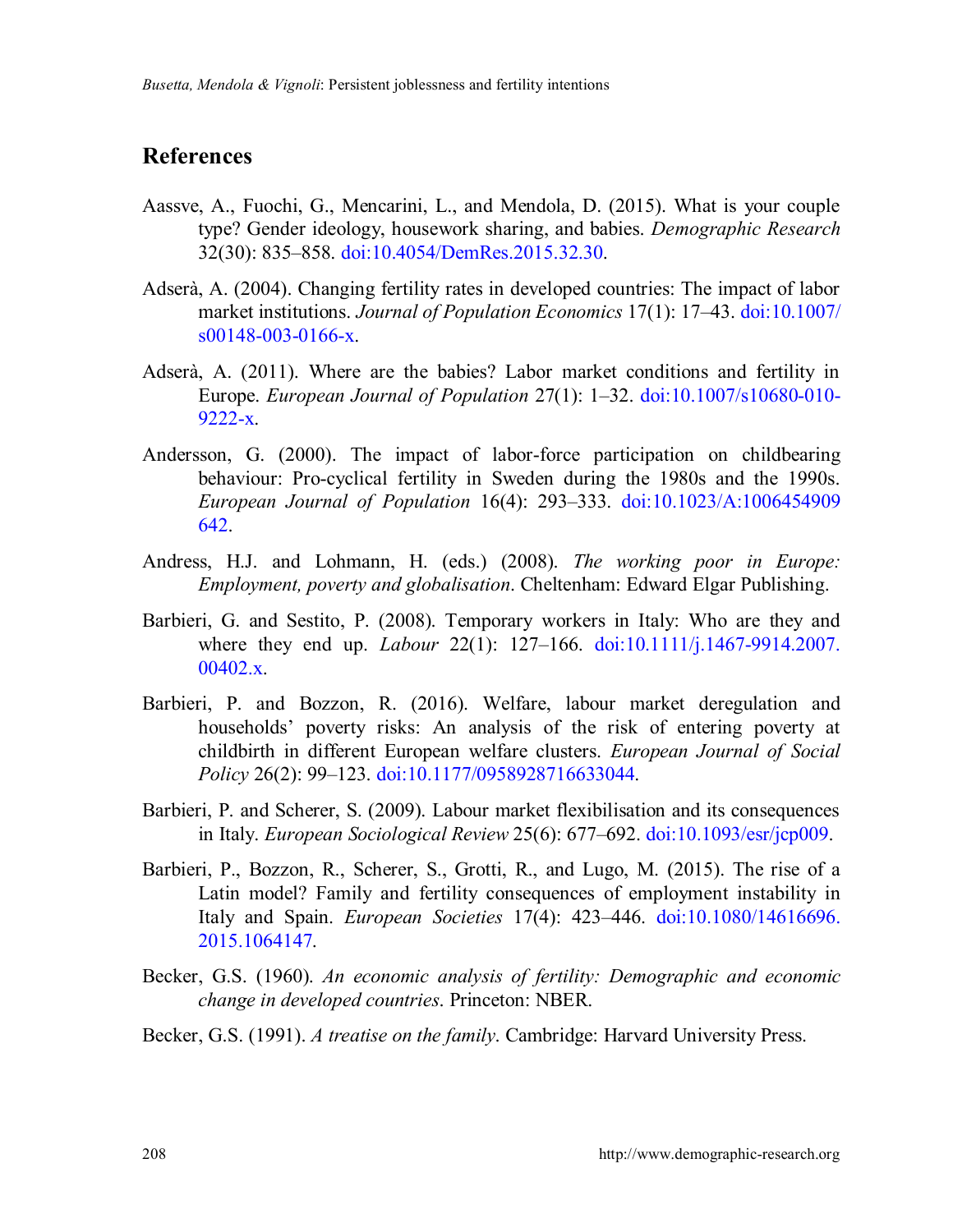- Bernardi, F. and Nazio, T. (2005). Globalization and the transition to adulthood in Italy. In: Blossfeld, H.P., Klijzing, E., Mills, M., and Kurz, K. (eds.). *Globalization, uncertainty and youth in society*. London: Routledge: 349–374.
- Billari, F.C., Goisis, A., Liefbroer, A.C., Settersten, R.A., Aassve, A., Hagestad, G., and Spéder, Z. (2011). Social age deadlines for the childbearing of women and men. *Human Reproduction* 26(3): 616–622. [doi:10.1093/humrep/deq360.](https://doi.org/10.1093/humrep/deq360)
- Billari, F.C., Philipov, D., and Testa, M.R. (2009). Attitudes, norms and perceived behavioral control: Explaining fertility intentions in Bulgaria. *European Journal of Population* 25: 439–465. [doi:10.1007/s10680-009-9187-9.](https://doi.org/10.1007/s10680-009-9187-9)
- Bloom, N. (2014). Fluctuations in uncertainty. *Journal of Economic Perspectives* 28(2): 153–176. [doi:10.1257/jep.28.2.153.](https://doi.org/10.1257/jep.28.2.153)
- Blossfeld, H.P. and Hofmeister, H. (2006). *Globalization, uncertainty and women's careers: An international comparison*. Cheltenham: Edward Elgar.
- Blossfeld, H.P., Mills, M., and Bernardi, F. (2006). *Globalization, uncertainty and men's careers: An international comparison*. Cheltenham: Edward Elgar.
- Bossert, W. and D'Ambrosio, C. (2013). Measuring economic insecurity. *International Economic Review* 54(3): 1017–1030. [doi:10.1111/iere.12026.](https://doi.org/10.1111/iere.12026)
- Brand, J.E. (2015). The far-reaching impact of job loss and unemployment. *Annual Review of Sociology* 41: 359–375. [doi:10.1146/annurev-soc-071913-043237.](https://doi.org/10.1146/annurev-soc-071913-043237)
- Brant, R. (1990). Assessing proportionality in the proportional odds model for ordinal logistic regression. *Biometrics* 46(4): 1171–1178. [doi:10.2307/2532457.](https://doi.org/10.2307/2532457)
- Busetta, A. and Giambalvo, O. (2014). The effect of women's participation in the labour market on the postponement of first childbirth: A comparison of Italy and Hungary. *Journal of Population Research* 31(2): 151–192. [doi:10.1007/s12546-](https://doi.org/10.1007/s12546-014-9126-4) [014-9126-4.](https://doi.org/10.1007/s12546-014-9126-4)
- Cameron, A.C. and Trivedi, P.K. (2010). *Microeconomics using Stata*. College Station: Stata Press.
- Ciganda, D. (2015). Unstable work histories and fertility in France: An adaptation of sequence complexity measures to employment trajectories. *Demographic Research* 32(28): 843–876. [doi:10.4054/DemRes.2015.32.28.](https://doi.org/10.4054/DemRes.2015.32.28)
- Clasen, J., Davidson, J., Ganßmann, H., and Mauer, A. (2006). Non-employment and the Welfare State: The United Kingdom and Germany compared. *Journal of European Social Policy* 16(2): 134–154. [doi:10.1177/0958928706062503.](https://doi.org/10.1177/0958928706062503)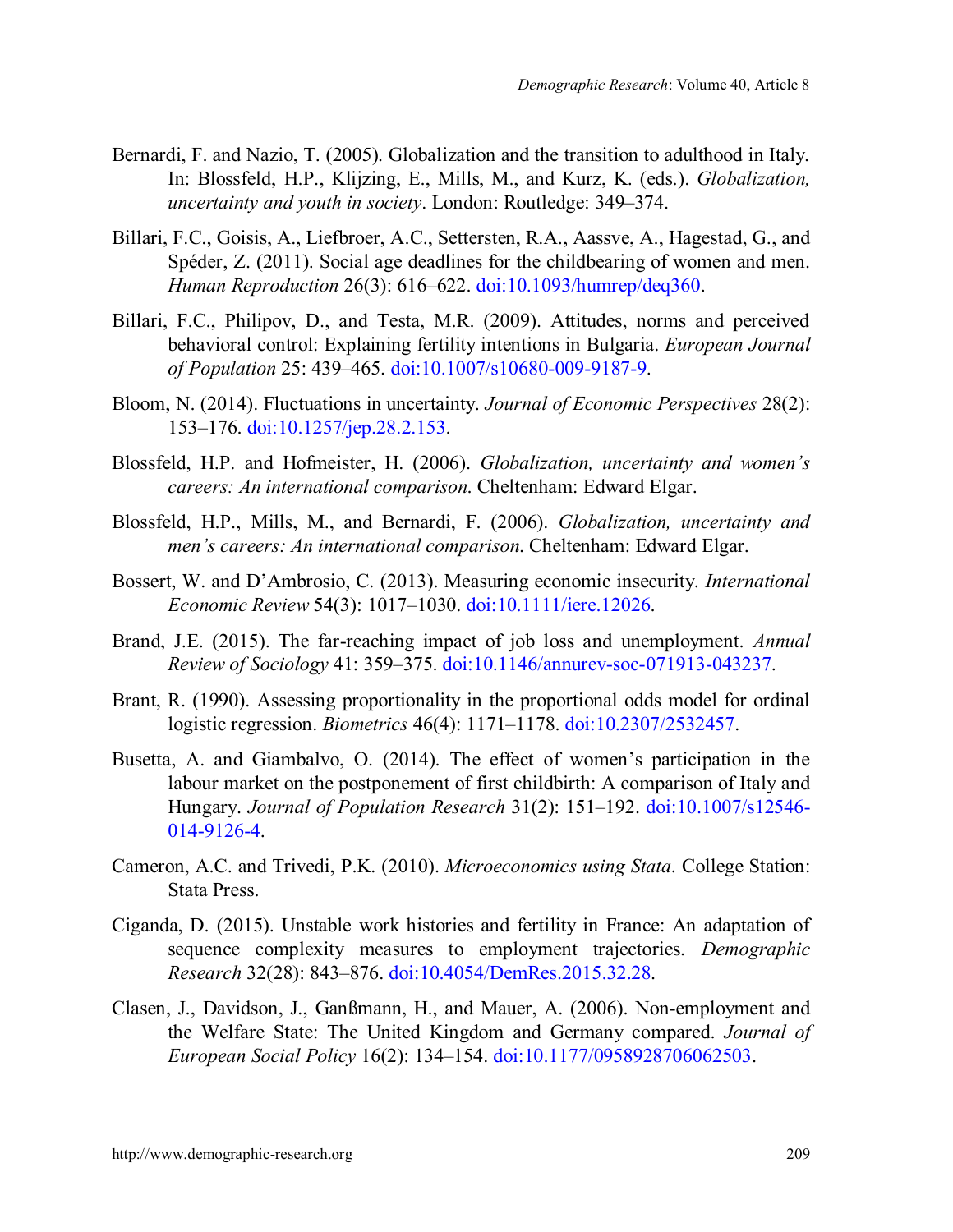- Cutuli, G. and Guetto, R. (2013). Fixed-term contracts, economic conjuncture, and training opportunities: A comparative analysis across European labour markets. *European Sociological Review* 29(3): 616–629. [doi:10.1093/esr/jcs011.](https://doi.org/10.1093/esr/jcs011)
- Dannefer, D. (2003). Cumulative advantage/disadvantage and the life course: Crossfertilizing age and social science theory. *Journal of Gerontology Series B: Social Sciences* 58(6): S327–S337. [doi:10.1093/geronb/58.6.S327.](https://doi.org/10.1093/geronb/58.6.S327)
- Del Bono, E., Weber, A., and Winter-Ebmer, R. (2012). Clash of career and family: Fertility decisions after job displacement. *Journal of the European Economic Association* 10(4): 659–683. [doi:10.1111/j.1542-4774.2012.01074.x.](https://doi.org/10.1111/j.1542-4774.2012.01074.x)
- Del Bono, E., Weber, A., and Winter-Ebmer, R. (2015). Fertility and economic instability: The role of unemployment and job displacement. *Journal of Population Economics* 28(2): 463–478. [doi:10.1007/s00148-014-0531-y.](https://doi.org/10.1007/s00148-014-0531-y)
- Dixit, A. and Pindyck, R.S. (1994). *Investment under uncertainty*. Princeton: Princeton University Press.
- Esping-Andersen, G. and Regini, M. (2000). *Why deregulate labor markets?* Oxford University Press.
- Faggio, G. and Nickell, S. (2003). The rise in inactivity among adult men. In: Dickens, R., Gregg, P., and Wadsworth, J. (eds.). *The labour market under new labour. The state of working Britain*. Houndmills: Palgrave Macmillan: 40–52. [doi:10.1057/9780230598454\\_4.](https://doi.org/10.1057/9780230598454_4)
- Fahlén, S. and Olàh, L. (2015). The impact of economic uncertainty on childbearing intentions in Europe. Stockholm: University of Stockholm (FamiliesAndSocieties working paper 36/2015).
- Goldscheider, F.K., Bernhardt, E., and Lappegård, T. (2015). The gender revolution: A framework for understanding changing family and demographic behaviour. *Population and Development Review* 41(2): 207–239. [doi:10.1111/j.1728-](https://doi.org/10.1111/j.1728-4457.2015.00045.x) [4457.2015.00045.x.](https://doi.org/10.1111/j.1728-4457.2015.00045.x)
- Goldstein, J., Kreyenfeld, M., Jasilioniene, A., and Örsal, D.K. (2013). Fertility reactions to the 'Great Recession' in Europe: Recent evidence from orderspecific data. *Demographic Research* 29(4): 85–104. [doi:10.4054/DemRes.](https://doi.org/10.4054/DemRes.2013.29.4) [2013.29.4.](https://doi.org/10.4054/DemRes.2013.29.4)
- Gutiérrez-Domènech, M. (2008). The impact of the labour market on the timing of marriage and births in Spain. *Journal of Population Economics* 21(1): 83–110. [doi:10.1007/s00148-005-0041-z.](https://doi.org/10.1007/s00148-005-0041-z)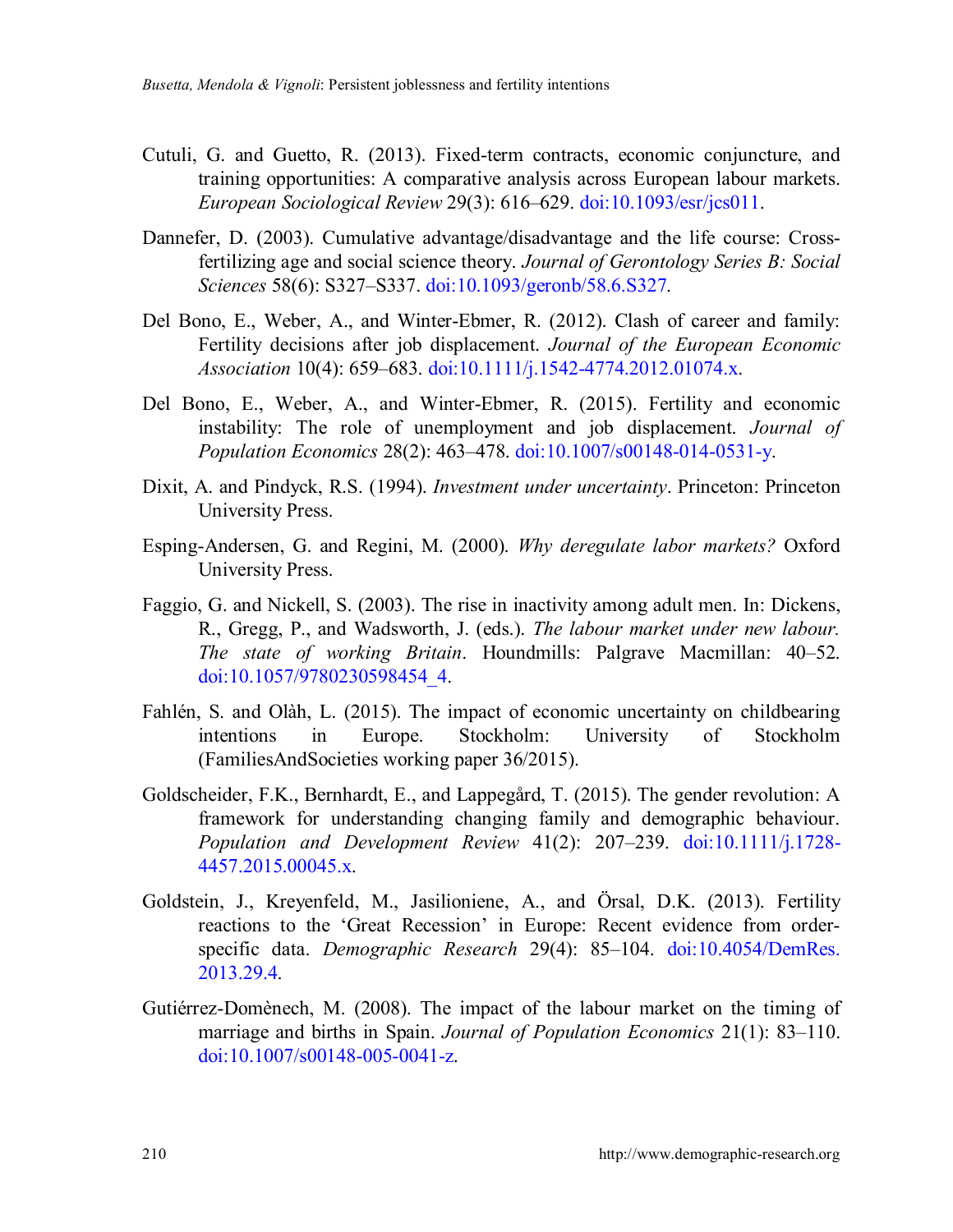- Hakim, K. (2003). A new approach to explaining fertility patterns: Preference theory. *Population and Development Review* 29(3): 349–374. [doi:10.1111/j.1728-4457.](https://doi.org/10.1111/j.1728-4457.2003.00349.x) [2003.00349.x.](https://doi.org/10.1111/j.1728-4457.2003.00349.x)
- Hanappi, D., Ryser, V.A., Bernardi, L., and Le Goff, J.M. (2017). Changes in employment uncertainty and the fertility intention–realization link: An analysis based on the Swiss household panel. *European Journal of Population* 33(3): 381–407. [doi:10.1007/s10680-016-9408-y.](https://doi.org/10.1007/s10680-016-9408-y)
- Härkönen, J. (2011). Children and dual worklessness in Europe: A comparison of nine countries. *European Journal of Population* 27(2): 217–241. [doi:10.1007/s10680-](https://doi.org/10.1007/s10680-011-9232-3) [011-9232-3.](https://doi.org/10.1007/s10680-011-9232-3)
- Heiland, F., Prskawetz, A., and Sanderson, W.C. (2008). Are individuals' desired family size stable? Evidence from West German panel data. *European Journal of Population* 24: 129–156. [doi:10.1007/s10680-008-9162-x.](https://doi.org/10.1007/s10680-008-9162-x)
- Hobson, B. (2011). The agency gap in work-life balance: Applying Sen's capabilities framework within European contexts. *Social Politics* 18(2): 147–167. [doi:10.1093/sp/jxr012.](https://doi.org/10.1093/sp/jxr012)
- Hobson, B. and Oláh, L.S. (2006). Birthstrikes? Agency and capabilities in the reconciliation of employment and family. *Marriage and Family Review* 39(3–4): 197–227. [doi:10.1300/J002v39n03\\_01.](https://doi.org/10.1300/J002v39n03_01)
- Hofmann, B., Kreyenfeld, M., and Uhlendorff, A. (2017). Job displacement and first birth over the business cycle. *Demography* 54(3): 933–959. [doi:10.1007/s13524-](https://doi.org/10.1007/s13524-017-0580-4) [017-0580-4.](https://doi.org/10.1007/s13524-017-0580-4)
- International Labor Organization (2015). Geneva: ILO. [http://www.ilo.org/global/lang-](http://www.ilo.org/global/lang--en) [en.](http://www.ilo.org/global/lang--en)
- Istat (2016). Rome: Istat. [http://www.istat.it.](http://www.istat.it/)
- Keizer, R., Dykstra, P.A., and Jansen, M.D. (2008). Pathways into childlessness: Evidence of gendered life course dynamics. *Journal of Biosocial Science* 40(6): 863–878. [doi:10.1017/S0021932007002660.](https://doi.org/10.1017/S0021932007002660)
- Kreyenfeld, M. (2010). Uncertainties in female employment careers and the postponement of parenthood in Germany. *European Sociological Review* 26(3): 351–366. [doi:10.1093/esr/jcp026.](https://doi.org/10.1093/esr/jcp026)
- Kreyenfeld, M. and Andersson, G. (2014). Socio-economic differences in the unemployment and fertility nexus in cross-national comparison. *Advances in Life Course Research* 21: 59–73. [doi:10.1016/j.alcr.2014.01.007.](https://doi.org/10.1016/j.alcr.2014.01.007)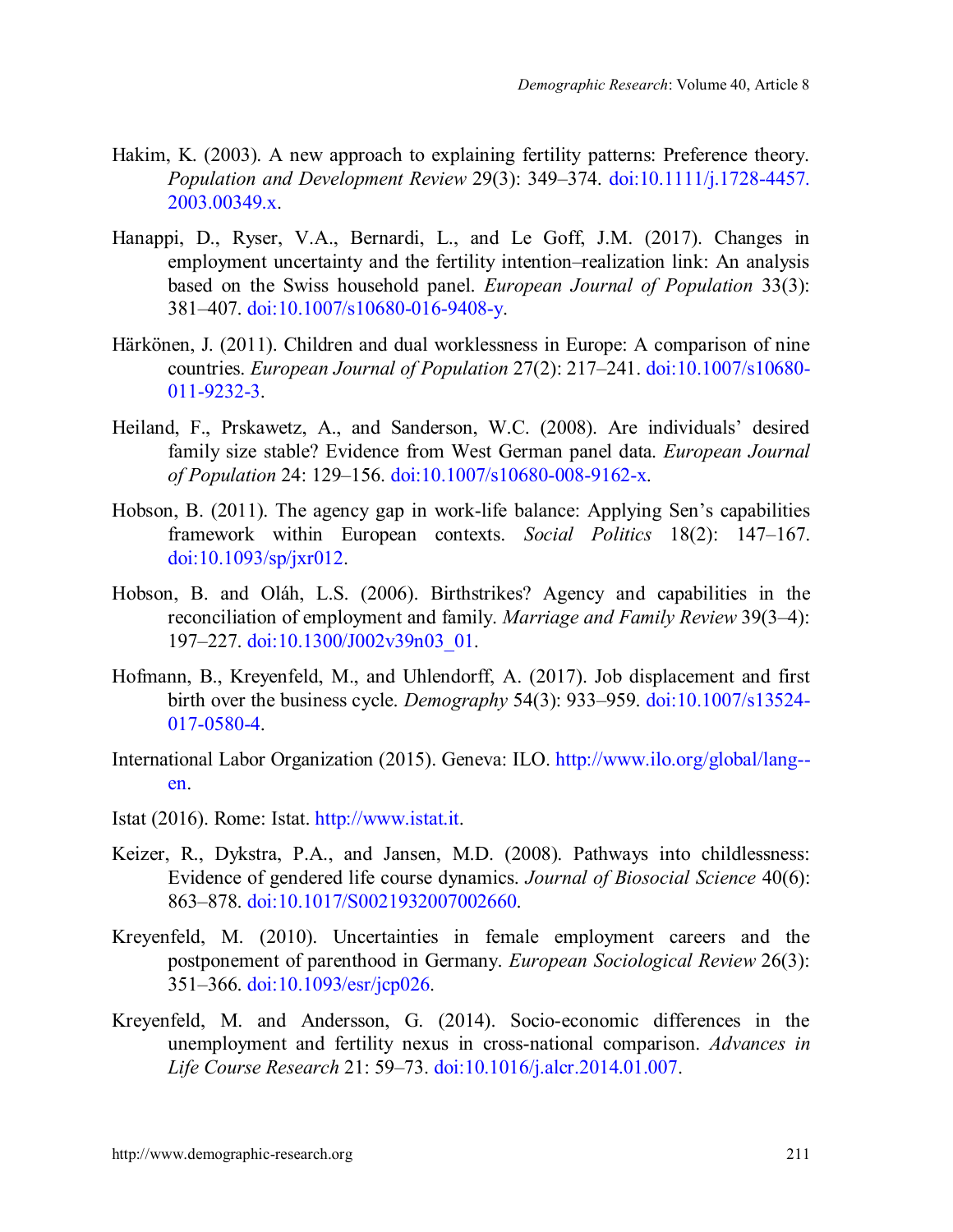- Kreyenfeld, M., Andersson, G., and Pailhé, A. (2012). Economic uncertainty and family dynamics in Europe: Introduction. *Demographic Research* 27(28): 835–852. [doi:10.4054/DemRes.2012.27.28.](https://doi.org/10.4054/DemRes.2012.27.28)
- Long, J.S. (1997). *Regression models for categorical and limited dependent variables*. Thousand Oaks: Sage.
- Matysiak, A. and Vignoli, D. (2008). Fertility and women's employment: A metaanalysis. *European Journal of Population* 24(4): 363–384. [doi:10.1007/s10680-](https://doi.org/10.1007/s10680-007-9146-2) [007-9146-2.](https://doi.org/10.1007/s10680-007-9146-2)
- Matysiak, A. and Vignoli, D. (2013). Diverse effects of women's employment on fertility: Insights from Italy and Poland. *European Journal of Population* 29(3): 273–302. [doi:10.1007/s10680-013-9287-4.](https://doi.org/10.1007/s10680-013-9287-4)
- Matysiak, A., Sobotka, T., and Vignoli, D. (2018). The Great Recession and fertility in Europe: A sub-national analysis. Vienna: Vienna Institute of Demography (Vienna Institute of Demography Working Papers 02/2018). [https://www.oeaw.](https://www.oeaw.ac.at/fileadmin/subsites/Institute/VID/PDF/Publications/Working_Papers/WP2018_02.pdf) [ac.at/fileadmin/subsites/Institute/VID/PDF/Publications/Working\\_Papers/WP20](https://www.oeaw.ac.at/fileadmin/subsites/Institute/VID/PDF/Publications/Working_Papers/WP2018_02.pdf) [18\\_02.pdf.](https://www.oeaw.ac.at/fileadmin/subsites/Institute/VID/PDF/Publications/Working_Papers/WP2018_02.pdf)
- McDonald, P. (2000). Gender equity, social institutions and the future of fertility. *Journal of Population Research* 17: 1–16.
- Mendola, D. and Busetta, A. (2012). The importance of consecutive spells of poverty: A path-dependent index of longitudinal poverty. *Review of Income and Wealth* 58(2): 355–374. [doi:10.1111/j.1475-4991.2011.00486.x.](https://doi.org/10.1111/j.1475-4991.2011.00486.x)
- Mendola, D., Busetta, A., and Milito, A.M. (2011). Combining the intensity and sequencing of the poverty experience: A class of longitudinal poverty indices. *Journal of the Royal Statistical Society Series A* 174(4): 953–973. [doi:10.1111/](https://doi.org/10.1111/j.1467-985X.2011.00699.x) [j.1467-985X.2011.00699.x.](https://doi.org/10.1111/j.1467-985X.2011.00699.x)
- Mills, M. and Blossfeld, H.-P. (2013). The Second Demographic Transition meets globalisation: A comprehensive theory to understand changes in family formation in an era of rising uncertainty. In: Evans, A. and Baxter, J. (eds.). *Negotiating the life course: Stability and change in life pathways*. Dordrecht: Springer: 9-33. [doi:10.1007/978-90-481-8912-0\\_2.](https://doi.org/10.1007/978-90-481-8912-0_2)
- Modena, F., Rondinelli, C., and Sabatini, F. (2013). Economic insecurity and fertility intentions: The case of Italy. *Review of Income and Wealth* 60(S1): S233–S255. [doi:10.1111/roiw.12044.](https://doi.org/10.1111/roiw.12044)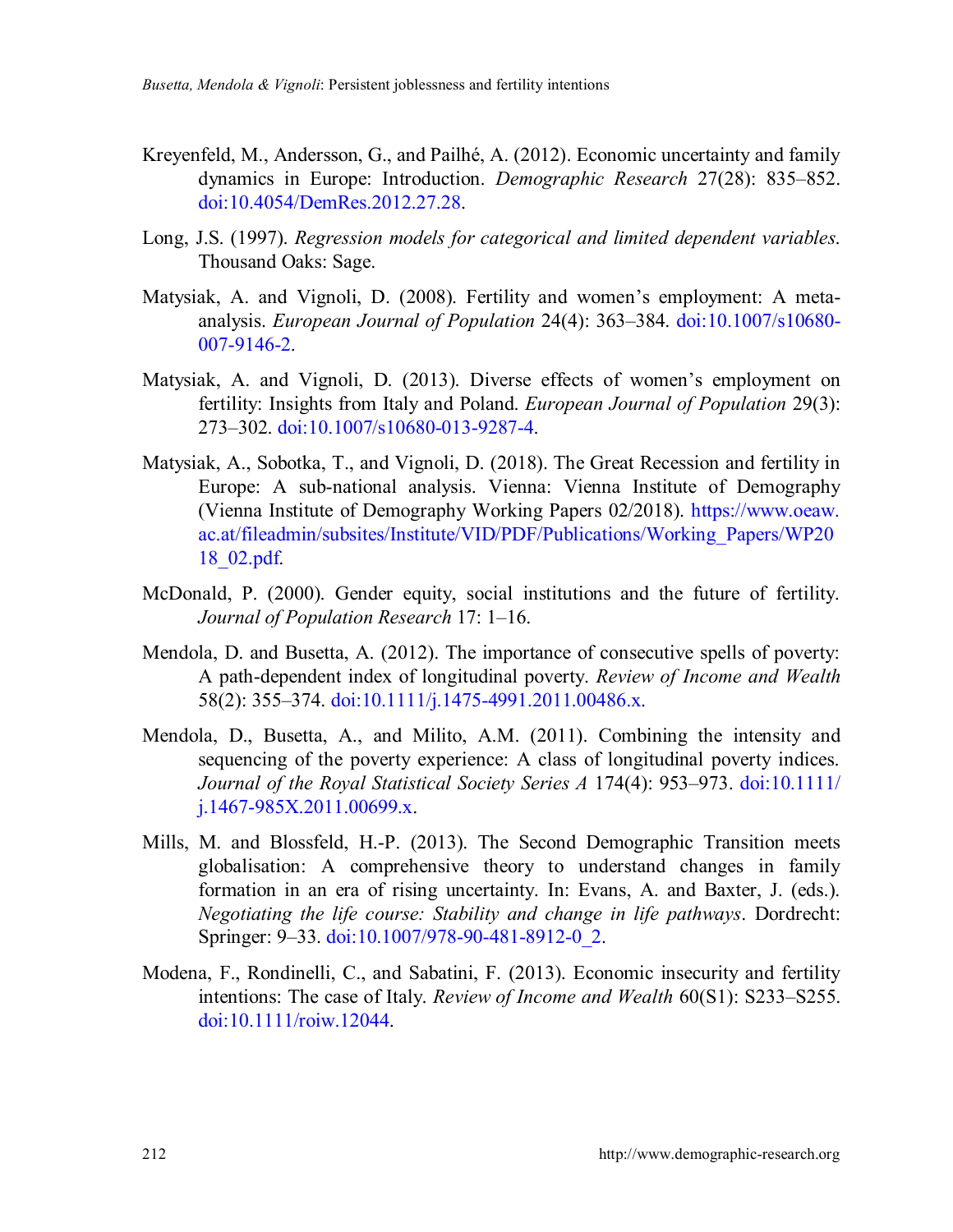- Moore, A. (2016). Measuring economic uncertainty and its effects. Sydney: Bank of Australia (Research Discussion Paper RDP 2016-01).
- Mynarska, M., Matysiak, A., Rybinska, A., Tocchioni, V., and Vignoli, D. (2015). Diverse paths into childlessness over the life course. *Advances in Life Course Research* 25: 35–48. [doi:10.1016/j.alcr.2015.05.003.](https://doi.org/10.1016/j.alcr.2015.05.003)
- Neyer, G., Lappegård, T., and Vignoli, D. (2013). Gender equality and fertility: Which equality matters? *European Journal of Population* 29(3): 245–272. [doi:10.1007/](https://doi.org/10.1007/s10680-013-9292-7) [s10680-013-9292-7.](https://doi.org/10.1007/s10680-013-9292-7)
- OECD (1998). Recent labour market developments and prospects: Special focus on patterns of employment and joblessness from a household perspective. In: *Employment outlook*. Paris: OECD: 1–30.
- Oppenheimer, V.K. (2003). Cohabiting and marriage during young men's careerdevelopment process. *Demography* 40(1): 127–149. [doi:10.2307/3180815.](https://doi.org/10.2307/3180815)
- Özcan, B., Mayer, M.K., and Luedicke, J. (2010). The impact of unemployment on the transition to parenthood. *Demographic Research* 23(29): 807–846. [doi:10.4054/](https://doi.org/10.4054/DemRes.2010.23.29) [DemRes.2010.23.29.](https://doi.org/10.4054/DemRes.2010.23.29)
- Pailhé, A. and Solaz, A. (2012). The influence of employment uncertainty on childbearing in France: A tempo or quantum effect? *Demographic Research* 26(1): 1–40. [doi:10.4054/DemRes.2012.26.1.](https://doi.org/10.4054/DemRes.2012.26.1)
- Pirani, E. and Salvini, S. (2015). Is temporary employment damaging to health? A longitudinal study on Italian workers. *Social Science and Medicine* 124: 121– 131. [doi:10.1016/j.socscimed.2014.11.033.](https://doi.org/10.1016/j.socscimed.2014.11.033)
- Ranjan, P. (1999). Fertility behaviour under income uncertainty. *European Journal of Population* 15(1): 25–43. [doi:10.1023/A:1006106527618.](https://doi.org/10.1023/A:1006106527618)
- Régnier-Loilier, A. and Vignoli, D. (2011). Fertility intentions and obstacles to their realization in France and Italy. *Population–E* 66(2): 361–390. [doi:10.3917/pope.](https://doi.org/10.3917/pope.1102.0361) [1102.0361.](https://doi.org/10.3917/pope.1102.0361)
- Rinesi, F., Pinnelli, A., Prati, S., Castagnaro, C., and Iaccarino, C. (2011). Avoir un deuxième enfant en Italie: de l'intention à la réalisation. *Population–F* 66(2): 435–450. [doi:10.3917/popu.1102.0434.](https://doi.org/10.3917/popu.1102.0434)
- Sabbadini, L.L. (2013). *The impact of the 'Great Recession' in Italy*. Plenary speech at the Conference 'I Convegno dell'Associazione Italiana per gli Studi sulla Qualità della Vita,' Florence, Italy, July 29‒31, 2013.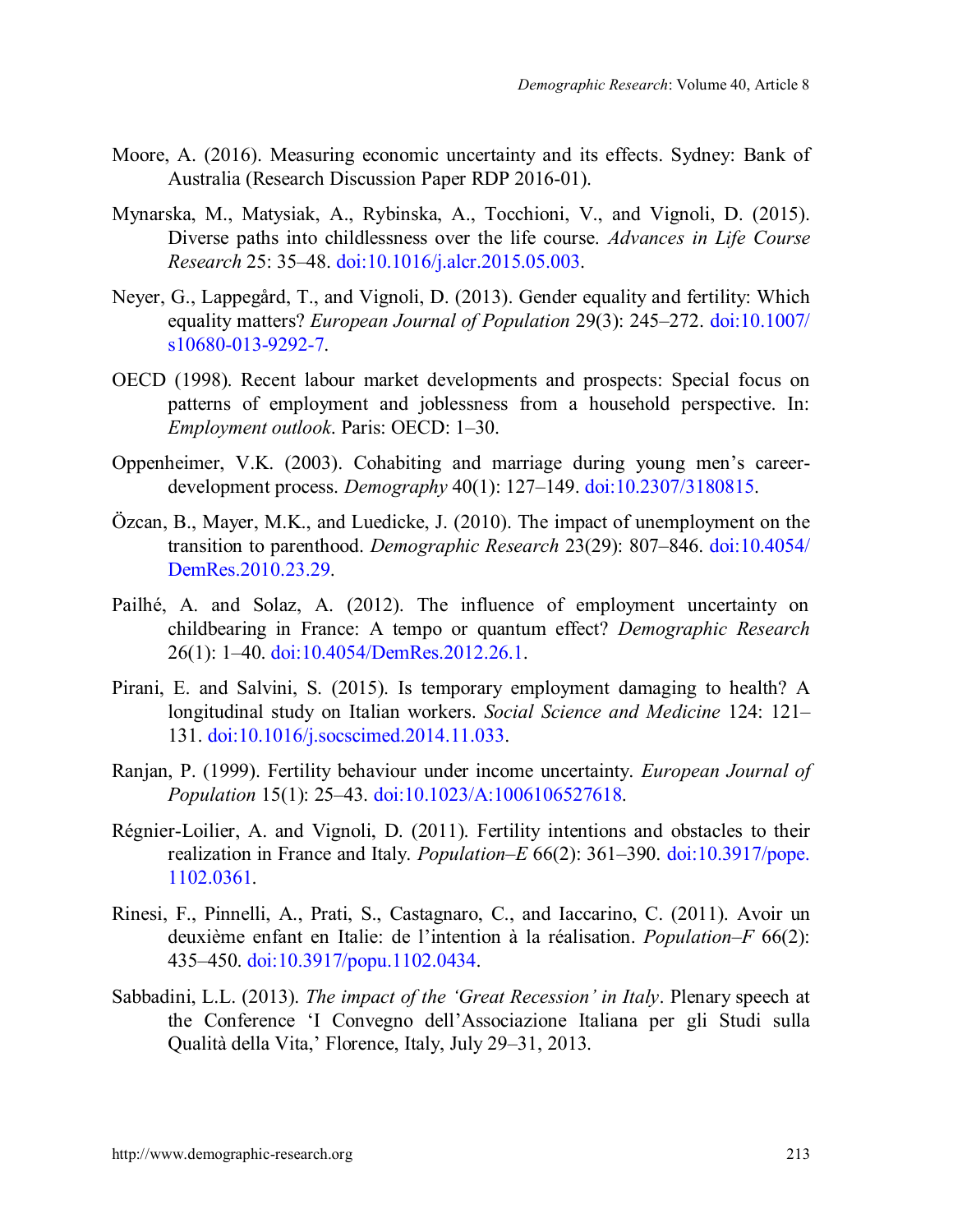- Sampson, R.J. and Laub, J.H. (1997). A life-course theory of cumulative disadvantage and the stability of delinquency. In: Thornberry, T.P. (ed.). *Developmental theories of crime and delinquency*. New Brunswick: Transaction Publishers.
- Scherer, S. (2009). The social consequences of insecure jobs. *Social Indicators Research* 93(3): 527–547. [doi:10.1007/s11205-008-9431-4.](https://link.springer.com/article/10.1007%2Fs11205-008-9431-4)
- Schmitt, C. (2012). Labour market integration, occupational uncertainty, and fertility choices in Germany and the UK. *Demographic Research* 26(12): 253–292. [doi:10.4054/DemRes.2012.26.12.](https://doi.org/10.4054/DemRes.2012.26.12)
- Sobotka, T., Skirbekk, V., and Philipov, D. (2011). Economic recession and fertility in the developed world. *Population and Development Review* 37(2): 267–306. [doi:10.1111/j.1728-4457.2011.00411.x.](https://doi.org/10.1111/j.1728-4457.2011.00411.x)
- Testa, M.R. and Grilli, L. (2006). The influence of childbearing regional contexts on ideal family size in Europe. *Population–E* 61(1–2): 109–137. [doi:10.3917/pope.](https://doi.org/10.3917/pope.601.0099) [601.0099.](https://doi.org/10.3917/pope.601.0099)
- Thomson, E. and Brandreth, Y. (1995). Measuring fertility demand. *Demography* 32(1): 81–96. [doi:10.2307/2061898.](https://doi.org/10.2307/2061898)
- Toulemon, L. and Testa, M.R. (2005). Fertility intentions and actual fertility: A complex relationship. *Population and Societies* 415: 1–4.
- Vignoli, D., Drefahl, S., and De Santis, G. (2012). Whose job instability affects the likelihood of becoming a parent in Italy? A tale of two partners. *Demographic Research* 26(2): 41–62. [doi:10.4054/DemRes.2012.26.2.](https://doi.org/10.4054/DemRes.2012.26.2)
- Vignoli, D., Rinesi, F., and Mussino, E. (2013). A home to plan the first child? Fertility intentions and housing conditions in Italy. *Population Space and Place* 19(1): 60–71. [doi:10.1002/psp.1716.](https://doi.org/10.1002/psp.1716)
- Vignoli, D., Tocchioni, V., and Salvini, S. (2016). Uncertain lives: Insights into the role of job precariousness in union formation in Italy. *Demographic Research* 35(10): 253−282. [doi:10.4054/DemRes.2016.35.10.](https://doi.org/10.4054/DemRes.2016.35.10)
- Williams, R. (2006). Generalized ordered logit/partial proportional odds models for ordinal dependent variables. *The Stata Journal* 6(1): 58–82. [doi:10.1177/](https://doi.org/10.1177/1536867X0600600104) [1536867X0600600104.](https://doi.org/10.1177/1536867X0600600104)
- Wilson, W.J. (1987). *The truly disadvantaged*. Chicago: University of Chicago Press.
- World Economic Forum (2014). The global gender gap report 2014. Geneva, Switzerland.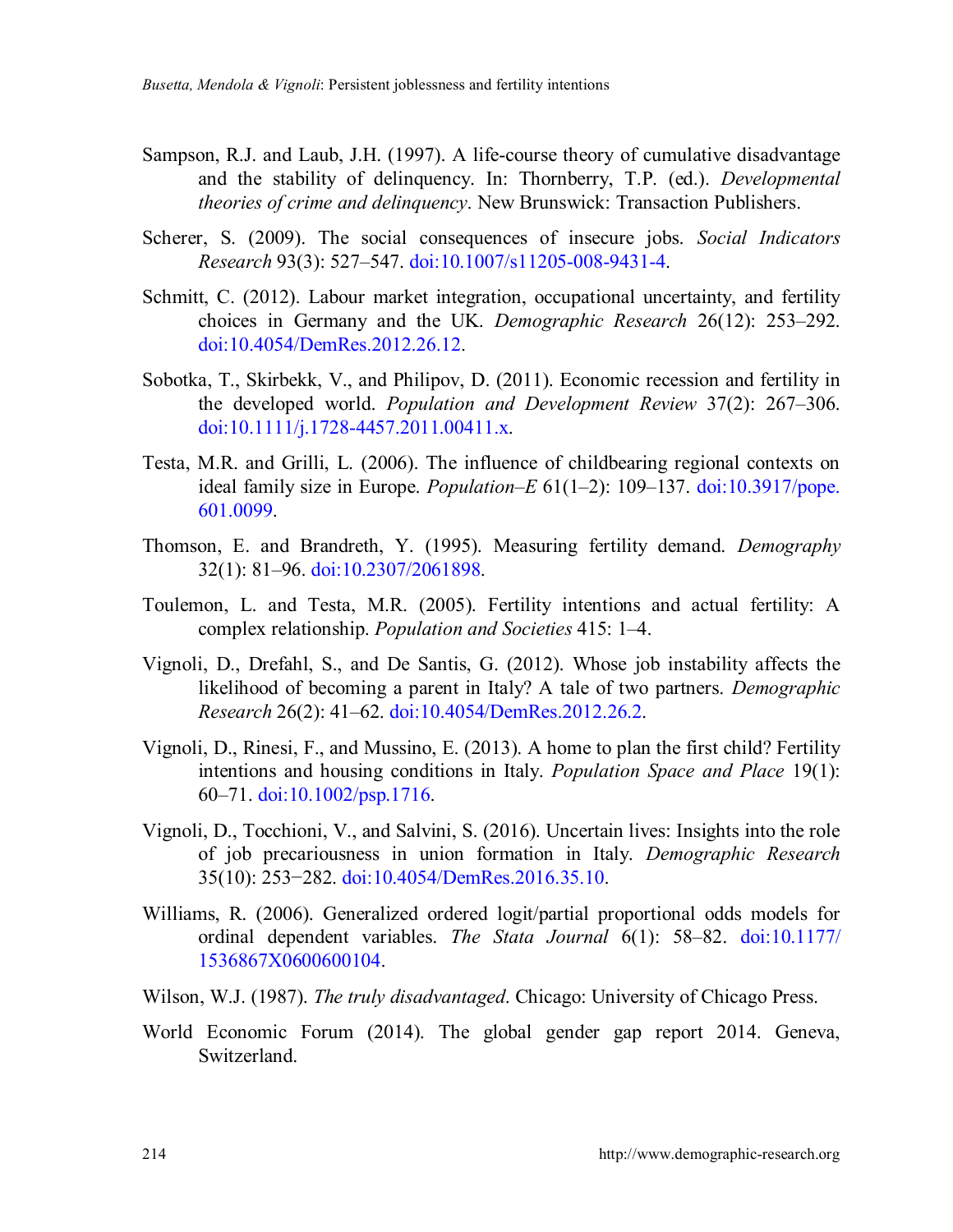## **Appendix 1**

#### **An exemplification of the computation and interpretation of PJI and its components**

The individual identified by  $LP = (11010)$  and  $IP = (0.25, 0.5, 0, 0.75, 0)$ , have  $d_{21} = (2$ – 1) = 1; *d<sup>41</sup>* = (4–1) = 3; *d<sup>42</sup>* = (4 – 2) = 2; *o<sup>21</sup>* = 0; *o<sup>41</sup>* = 1; *o<sup>42</sup>* = 1, *w<sup>21</sup>* = (0.5 + 0.25) / 2  $= 0.375$ ;  $w_{41} = (0.75 + 0.25) / 2 = 0.500$ ;  $w_{42} = (0.75 + 0.25) / 2 = 0.625$ . Suppose these probabilities are  $p_{21} = 0.24$ ,  $p_{41} = 0.11$  and  $p_{42} = 0.05$ , and alpha equal 0.8. The calculation of PJI looks like this:

$$
PJI = \alpha \frac{\left[ (d_{21} + 1)^{\cdot p_{21} * (o_{21} + 1)} \right] * w_{21} + \left[ (d_{41} + 1)^{\cdot p_{41} * (o_{41} + 1)} \right] * w_{41} + \left[ (d_{42} + 1)^{\cdot p_{42} * (o_{42} + 1)} \right] * w_{42}}{\binom{T}{2}}
$$
  
+ 
$$
(1 - \alpha) \left( \frac{1 + 2 + 4}{\frac{5(5 + 1)}{2}} \right)
$$
  
= 
$$
0.8 \frac{\left[ (1 + 1)^{-0.24 * (0 + 1)} \right] * 0.375 + \left[ (3 + 1)^{-0.11 * (1 + 1)} \right] * 0.500 + \left[ (2 + 1)^{-0.05 * (1 + 1)} \right] * 0.625}{\binom{5}{2}}
$$
  
+ 
$$
0.2(0.467)
$$

 $=(0.8*0.124) + (0.2*0.467) = 0.099 + 0.093 = 0.192$ .

Considering that PJI, and similarly its two addends, spans in [0,1], the value of 0.124 (first addend of PJI's linear combination) expresses a low persistence in joblessness motivated by the fact that (i) the individual was in continuous employment in two out five years; (ii) the first and second year were characterized respectively by a high and medium number of months of employment (8 out of 12 in year one and 6 out 12 in the second year); (iii) the first two years of discontinuous employment (which weigh the most, given that they are consecutive) contribute less than expected due to the fact that between the first and the second year nearly a quarter of all people remained in the same detrimental situation ( $p_{21} = 0.24$ ). In addition, the evaluation of the relevance of discontinuity in employment is stressed by considering that the most recent year of discontinuous employment was the penultimate and that the other two episodes are settled at the beginning of the LP ( $re = 0.467$ ).

A strong advantage of the PJI class of indices is that including or excluding one or more of the parameters from equation (1), wij, pij, oij, re, it is possible to give more or less importance to different aspects of the labour instability experience. For instance,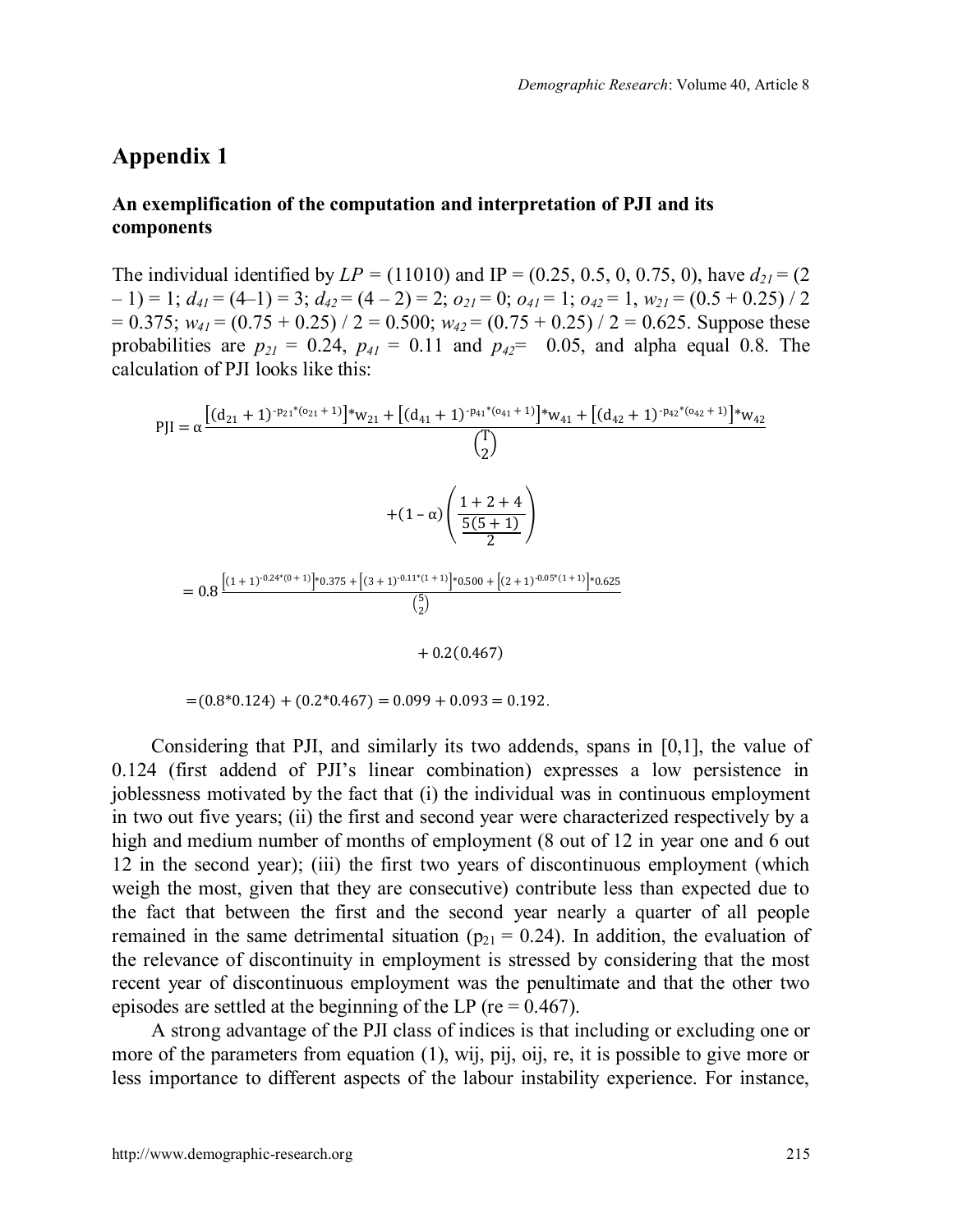giving relevance to the recentness of the episodes of discontinuous employment changes PJI from 0.124 (i.e., when alpha = 0) to 0.192 (when alpha = 0.8); or, considering or not all spells of discontinuous employment as equally important (i.e., respectively, excluding or including  $w_{ii}$ ) changes the first addend of PJI from 0.248 to 0.124.

## **Appendix 2**

|                                | Age       |                 |           |                 |               |                 |
|--------------------------------|-----------|-----------------|-----------|-----------------|---------------|-----------------|
| <b>Childbearing intentions</b> | $25 - 29$ |                 | $30 - 34$ |                 | $35 - 40$     |                 |
|                                | %         | 95% CI          | %         | 95% CI          | $\frac{9}{6}$ | 95% CI          |
| Certainly not                  | 12.4      | $(8.9 - 17.2)$  | 23.6      | $(20.2 - 27.2)$ | 44.6          | $(41.5 - 47.8)$ |
| Probably not                   | 15.3      | $(11.3 - 20.4)$ | 18.3      | $(15.3 - 21.7)$ | 26.4          | $(23.7 - 29.3)$ |
| Probably yes                   | 33.5      | $(27.8 - 39.7)$ | 31.3      | $(27.6 - 35.2)$ | 17.3          | $(15.0 - 19.8)$ |
| Certainly yes                  | 38.8      | $(32.9 - 45.1)$ | 26.9      | $(23.4 - 30.7)$ | 11.7          | $(9.8 - 13.8)$  |
| Total                          | 100.0     |                 | 100.0     |                 | 100.0         |                 |

**Table A-1: Women's intentions to have a child in the next three years by age**

## **Table A-2: Incidence and intensity of persistent joblessness among women and men by age group**

|           | All individuals      |                       |                   |                       | Among individuals with at least one month<br>of joblessness (PJI > 0) |  |
|-----------|----------------------|-----------------------|-------------------|-----------------------|-----------------------------------------------------------------------|--|
|           | Incidence*<br>of PJI | Intensity**<br>of PJI | 95% CI            | Intensity**<br>of PJI | 95% CI                                                                |  |
| Women     |                      |                       |                   |                       |                                                                       |  |
| $25 - 29$ | 62.8                 | 0.206                 | $(0.170 - 0.241)$ | 0.328                 | $(0.281 - 0.374)$                                                     |  |
| $30 - 34$ | 50.1                 | 0.228                 | $(0.201 - 0.255)$ | 0.455                 | $(0.416 - 0.494)$                                                     |  |
| $35 - 42$ | 39.4                 | 0.214                 | $(0.193 - 0.235)$ | 0.543                 | $(0.508 - 0.579)$                                                     |  |
| Total     | 45.9                 | 0.217                 | $(0.202 - 0.233)$ | 0.474                 | $(0.450 - 0.497)$                                                     |  |
| Men       |                      |                       |                   |                       |                                                                       |  |
| $25 - 29$ | 32.9                 | 0.043                 | $(0.022 - 0.064)$ | 0.130                 | $(0.080 - 0.180)$                                                     |  |
| $30 - 34$ | 19.8                 | 0.036                 | $(0.022 - 0.049)$ | 0.181                 | $(0.123 - 0.239)$                                                     |  |
| $35 - 42$ | 11.9                 | 0.026                 | $(0.019 - 0.033)$ | 0.218                 | $(0.173 - 0.263)$                                                     |  |
| $43 - 49$ | 12.8                 | 0.032                 | $(0.018 - 0.047)$ | 0.250                 | $(0.160 - 0.340)$                                                     |  |
| Total     | 14.6                 | 0.030                 | $(0.024 - 0.035)$ | 0.203                 | $(0.173 - 0.233)$                                                     |  |

*Note*: \* share of individuals who experienced at least one year with at least one month of non-employment (PJI different from 0). \*\* mean value of PJI.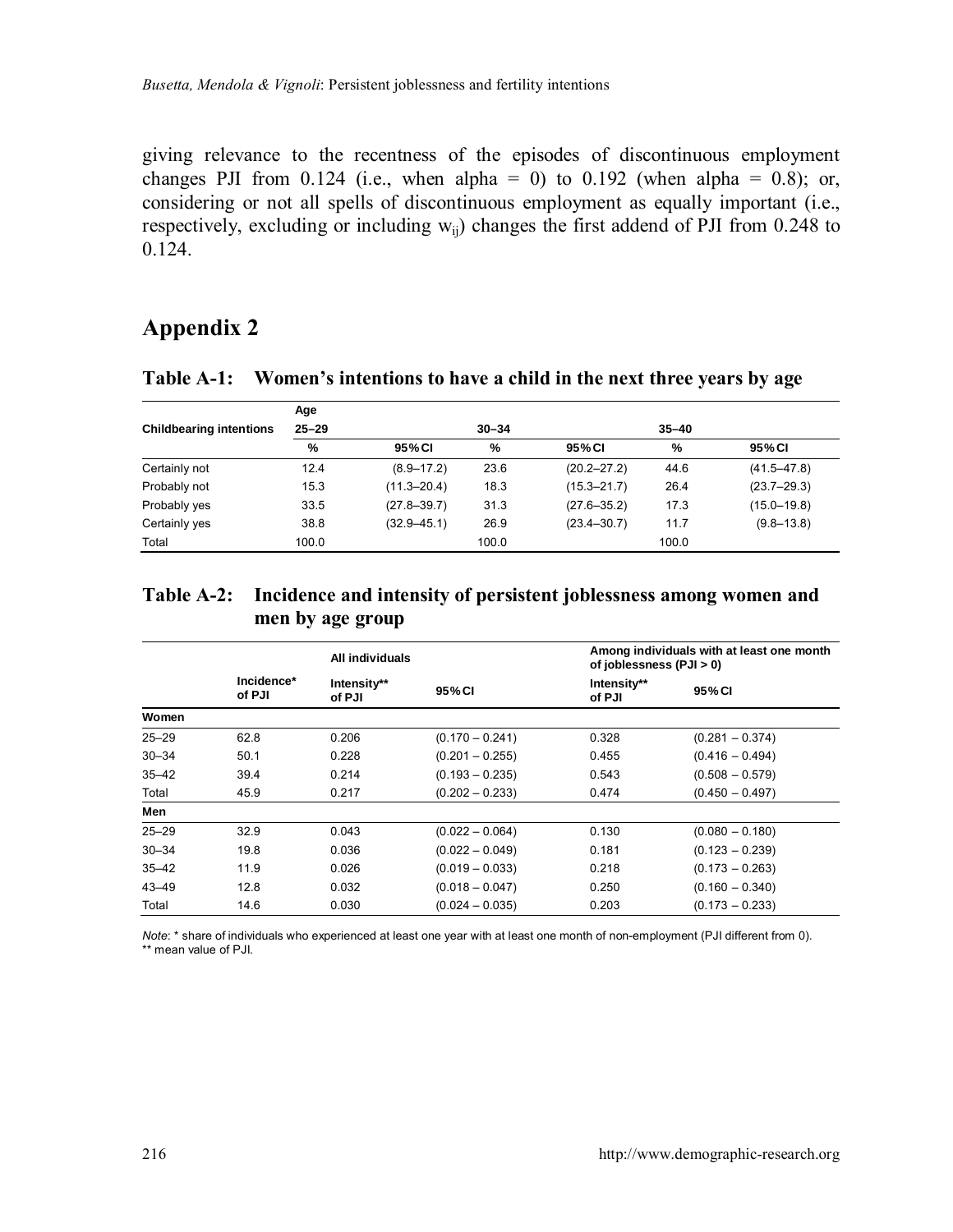| Model 1                                                 |             | Model 2                                                 |             |
|---------------------------------------------------------|-------------|---------------------------------------------------------|-------------|
| <b>Beta and significance</b>                            |             | <b>Beta and significance</b>                            |             |
| Her PJI                                                 | $-0.293**$  | She is not employed (ref: empl)                         | $-0.059$    |
| His PJI                                                 | $-0.601*$   | He is not employed (ref: empl)                          | $-0.327*$   |
| Her education (ref: Low)                                |             | Her education (ref: Low)                                |             |
| Medium                                                  | $-0.146$    | Medium                                                  | $-0.119$    |
| High                                                    | 0.073       | High                                                    | 0.097       |
| His education (ref: Low)                                |             | His education (ref: Low)                                |             |
| Medium                                                  | $0.243***$  | Medium                                                  | $0.243***$  |
| High                                                    | 0.227       | High                                                    | 0.239       |
| Her age                                                 | 0.248       | Her age                                                 | 0.268       |
| Her squared age                                         | $-0.005$    | Her squared age                                         | $-0.005$    |
| His age                                                 | $0.252**$   | His age                                                 | $0.249**$   |
| His squared age                                         | $-0.004**$  | His squared age                                         | $-0.004**$  |
| No. of her children at 2009 (ref. no child)             |             | No. of her children at 2009 (ref. no child)             |             |
| One child                                               | $-1.325***$ | One child                                               | $-1.342***$ |
| Two children                                            | $-3.327***$ | Two children                                            | $-3.363***$ |
| Three or more children                                  | $-3.334***$ | Three or more children                                  | $-3.397***$ |
| <b>Married</b>                                          | $0.535***$  | Married                                                 | $0.522***$  |
| No. of her siblings (ref. no siblings)                  |             | No. of her siblings (ref. no siblings)                  |             |
| One                                                     | $0.220*$    | One                                                     | $0.228*$    |
| Two or more                                             | $0.402**$   | Two or more                                             | $0.398**$   |
| Her youngest child 0-2 yrs<br>(ref. aged 3 yrs or more) | 0.210       | Her youngest child 0-2 yrs<br>(ref. aged 3 yrs or more) | 0.229       |
| No. of years in cohabitation/marriage                   | $-0.075***$ | No. of years in cohabitation/marriage                   | $-0.074***$ |
| He has at least one parent with high<br>education       | $-0.010$    | He has at least one parent with high<br>education       | $-0.017$    |
| She has at least one parent with high<br>education      | 0.076       | She has at least one parent with high<br>education      | 0.072       |
| Perceived economic difficulties                         | $-0.221***$ | Perceived economic difficulties                         | $-0.229***$ |
| Cut off ^                                               |             | Cut off <sup>^</sup>                                    |             |
| cut1 constant                                           | 4.228       | cut1 constant                                           | 4.597       |
| cut2 constant                                           | $5.750*$    | cut2 constant                                           | $6.117*$    |
| cut3 constant                                           | 7.573**     | cut3 constant                                           | 7.939**     |
| <b>Pseudo R-squared</b>                                 | 0.223       | Pseudo R-squared                                        | 0.222       |
| No. of observations                                     | 1,772       | No. of observations                                     | 1,772       |

#### **Table A-3: Fertility intentions in the next three years: results of ordered logit models**

*Note*: \* p < 0.10; \*\* p < 0.05; \*\*\* p < 0.01. Standard errors adjusted for the 19 Italian regions. ^ partition boundaries that define the ranges of estimation of the dependent variable.